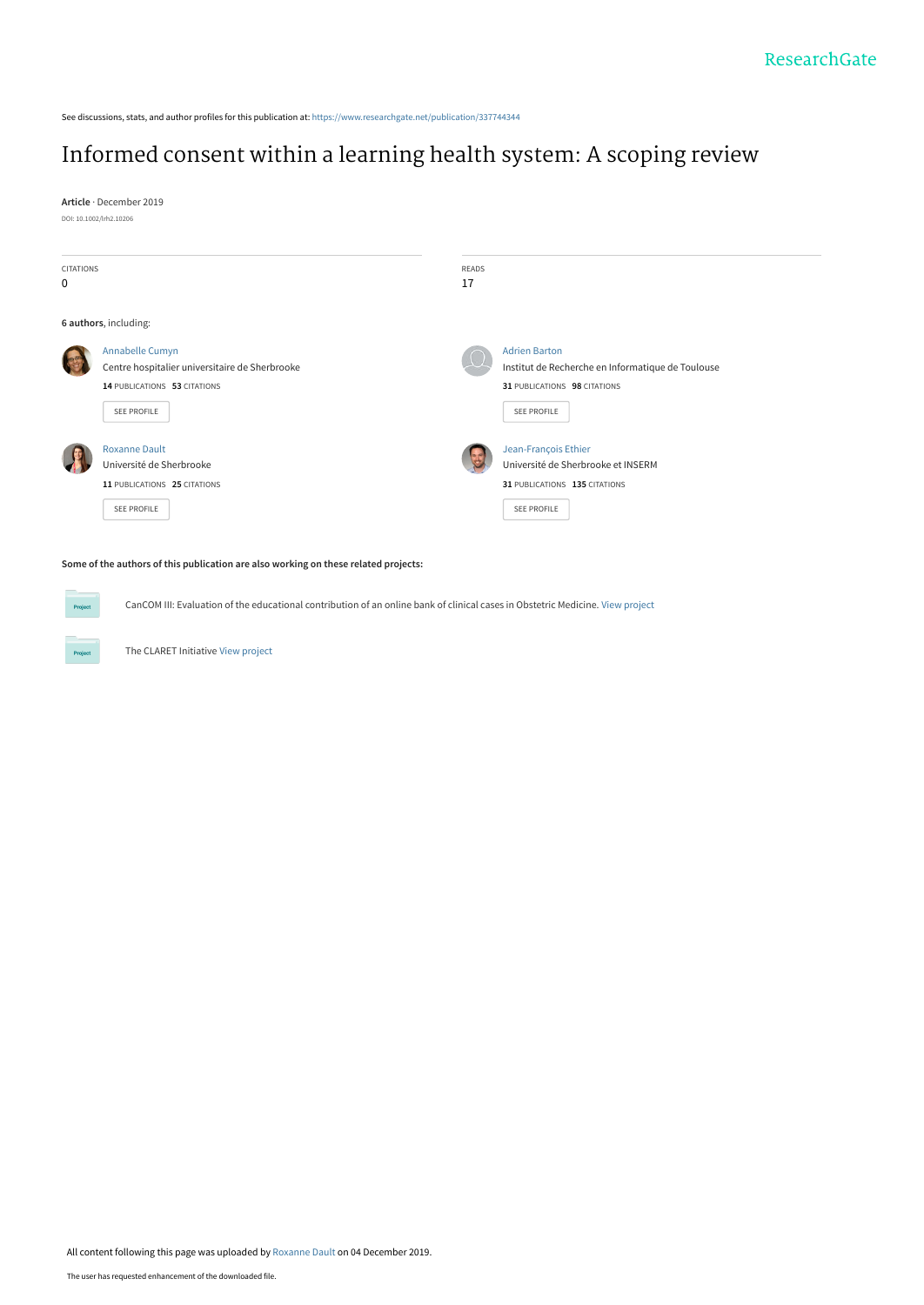# RESEARCH REPORT



# **Informed consent within a learning health system: A scoping review**

**Annabelle Cumyn1,2 | Adrien Barton2,3 | Roxanne Dault<sup>2</sup> | Anne-Marie Cloutier<sup>2</sup> | Rosalie Jalbert2 | Jean-François Ethier1,2**

1 Département de médecine, Faculté de médecine et des sciences de la santé, Université de Sherbrooke, Quebec, Canada

<sup>2</sup>Groupe de recherche interdisciplinaire en informatique de la santé (GRIIS), Faculté de médecine et des sciences de la santé/Faculté des sciences, Université de Sherbrooke, Quebec, Canada

3 Centre national de la recherche scientifique - Institut de recherche en informatique de Toulouse (CNRS-IRIT), Toulouse, France

#### **Correspondence**

Jean-François Ethier and Adrien Barton, Groupe de recherche interdisciplinaire en informatique de la santé (GRIIS), Faculté de médecine et des sciences de la santé/Faculté des sciences, Université de Sherbrooke, 3001, 12th Avenue North, Sherbrooke (Quebec) J1H 5N4, Canada.

Email: [jean-francois.ethier@usherbrooke.ca](mailto:jean-francois.ethier@usherbrooke.ca); [adrien.barton@usherbrooke.ca](mailto:adrien.barton@usherbrooke.ca)

#### **Funding information**

*Fonds de recherche du Québec – Santé*; *Ministère de la santé et des services sociaux du Québec*; Canadian Institutes of Health Research

# **Abstract**

**Introduction:** A major consideration for the implementation of a learning health system (LHS) is consent from participants to the use of their data for research purposes. The main objective of this paper was to identify in the literature which types of consent have been proposed for participation in research observational activities in a LHS. We were particularly interested in understanding which approaches were seen as most feasible and acceptable and in which context, in order to inform the development of a Quebec-based LHS.

**Methods:** Using a scoping review methodology, we searched scientific and legal databases as well as the gray literature using specific terms. Full-text articles were reviewed independently by two authors on the basis of the following concepts: (a) LHS and (b) approach to consent. The selected papers were imported in NVivo software for analysis in the light of a conceptual framework that distinguishes various, largely independent dimensions of consent.

**Results:** A total of 93 publications were analysed for this review. Several studies reach opposing conclusions concerning the best approach to consent within a LHS. However, in the light of the conceptual framework we developed, we found that many of these results are distorted by the conflation between various characteristics of consent. Thus, when these characteristics are distinguished, the results mainly suggest the prime importance of the communication process, by contrast to the scope of consent or the kind of action required by participants (opt-in/opt-out). We identified two models of consent that were especially relevant for our purpose: metaconsent and dynamic consent.

**Conclusions:** Our review shows the importance of distinguishing carefully the various features of the consent process. It also suggests that the metaconsent model is a valuable model within a LHS, as it addresses many of the issues raised with regards

This is an open access article under the terms of the [Creative Commons Attribution-NonCommercial](http://creativecommons.org/licenses/by-nc/4.0/) License, which permits use, distribution and reproduction in any medium, provided the original work is properly cited and is not used for commercial purposes.

© 2019 The Authors. Learning Health Systems published by Wiley Periodicals, Inc. on behalf of the University of Michigan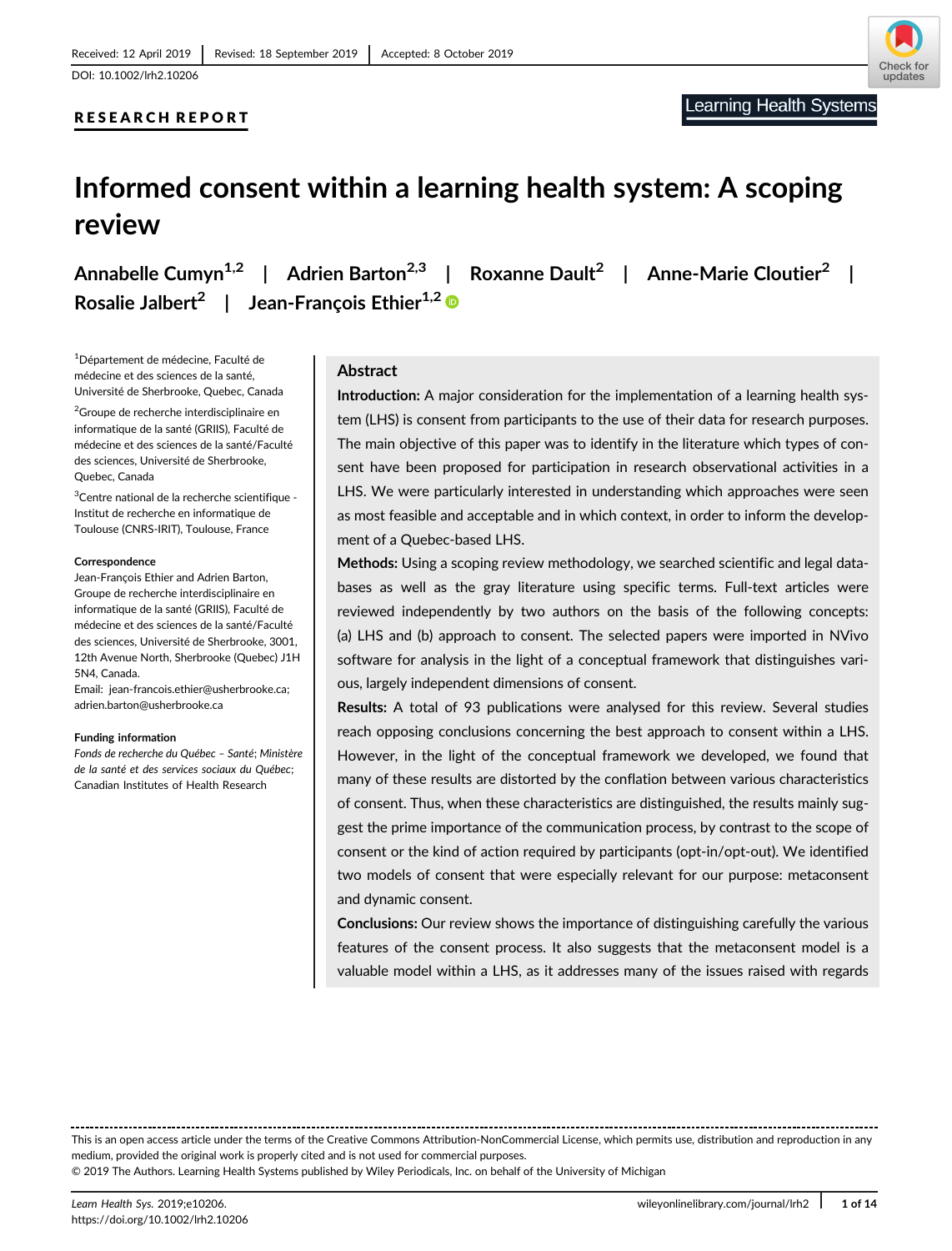to feasibility and acceptability. We propose to complement this model by adding the modalities of the information process to the dimensions relevant in the metaconsent process.

#### **KEYWORDS**

approaches to consent, health data research, learning health system, metaconsent

# **1** | **INTRODUCTION**

A learning health system (LHS) is a system in which research and clinical activities are intertwined. It involves—but is not limited to—the secondary use of clinical data for different activities including research (eg, retrospective studies and pragmatic, registry-based trials) and knowledge transfer (eg, audit, feedback, and decision support systems). $1$  A LHS would be an important step for providing cost-effective, evidence-based, up-to-date health care.<sup>2</sup>

It is however not clear how patients should give consent for the secondary use of their clinical data for research. Various research activities in an LHS might require various kinds of consent. Indeed, different learning activities might imply different clinical benefits and risks for the participant and operate under different modalities. $3$  For example, Lee et al<sup>4</sup> note that retrospective research, contrarily to prospective randomization of approved medical practices, "does not invol[ve] deviating from the care that patients would normally receive."

We conducted a scoping review to identify, in the literature, which types of consent have been proposed for participation in research activities in a LHS. This review was conducted with the purpose of informing key stakeholders on how best to implement a consent process in a LHS that will be developed in Quebec, Canada, named the "Learning Health and Social Services Research Platform" ("*Plateforme apprenante pour la recherche en santé et services sociaux* au Québec" in French, abbreviated "PARS<sup>3</sup>"<sup>5</sup>). The platform aims at supporting the development and execution of research and knowledge transfer projects. To achieve this, the platform relies on a clinical ontological model supporting semantic interoperability across various data systems.

We analysed the literature through a unified conceptual framework that distinguishes the characteristics of the consent process that are proposed for different types of research activities in the relevant literature. Indeed, several terms are used for similar but not identical concepts, depending on the context. For example, do the terms "broad consent," "blanket consent," and "open consent" refer to the same construct? Can both opt-in and opt-out be combined with specific or broad consent, and do they imply a specific way to inform the participants? Clarifications in terminology are crucial for the understanding and development of a shared perspective on consent within a LHS. They would also enable to determine better which aspect of the consent process is responsible for variation in acceptability.

# **2** | **METHODS**

We addressed our research objectives by performing a scoping review, following the methodology framework in the five stages proposed by Arksey and O'Malley.<sup>6</sup> Our aim was to obtain a large spectrum of articles, from original research to opinion papers as well as law articles and workshop reports. The research question was convened within a team composed by an expert in LHS (J.F.E.), a stakeholder in research ethics (A.C.), an expert in ethics and philosophy of science (A.B.), and an independent methodology expert. Our research questions were the following: what are the important characteristics of the informed consent process for participation to research activities in a LHS? Which of those approaches are considered as ethically acceptable according to the literature, for which LHS research activities and in which context? To answer this, we had to define first "research activities" in a LHS and to decide on a search strategy.

Research in a LHS can include both observational (record-based) studies and interventional studies such as the so-called "pragmatic" clinical trials or cluster randomization studies (in which sites, such as hospitals or services, may be randomized to two acceptable and currently used clinical interventions).\* However, we limited our scoping review to observational studies since the first application of the Quebec LHS will concern such studies. We also do not distinguish between "research" and "quality improvement" (QI).

An extensive literature search was performed in May 2017 in several databases: Medline (through PubMed), Scopus, PsycINFO, HeinOnline, and in the gray literature (Google Scholar). The search strategy was developed with the assistance of a university librarian and was adapted to each database. The search terms in PubMed were: (("Informed Consent"[Mesh] OR consent\* OR ethic\*) AND ("Research"[Mesh] OR research OR trial\*) AND ("learning health system" OR "learning healthcare system" OR "learning health care system" OR "learning healthcare project" OR "learning health care project" OR "learning health" OR "learning healthcare" OR "learning health care" OR "big data research" OR "big data healthcare")). We did not have to limit the time span, as the concept of LHS only emerged in the literature in the last two decades.

<sup>\*</sup>Note also that a same research activity can be decomposed into several, more basic research activities that might each require consent. For example, several health care centers could be engaged together in a cluster randomization of treatment conditions, in which the patients' data generated during their treatment would be used for research; here, two kinds of consent could be requested (or waived): the consent to be treated in this system based on cluster randomization, and the consent for one's data generated during this process to be used for research or QI.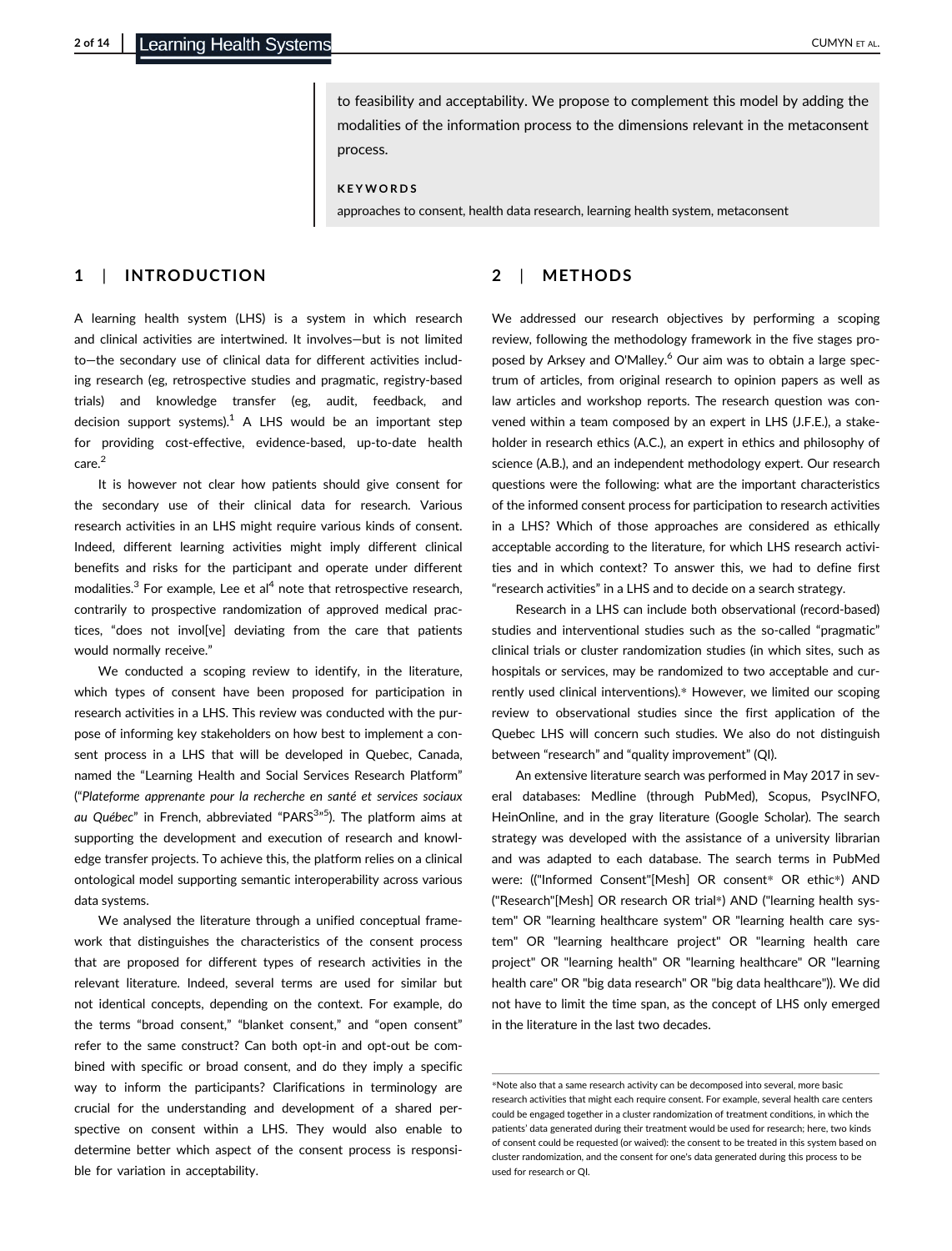Two reviewers (R.D. and R.J.) independently screened the fulltext of all articles identified by the search strategy. To be included, an article had to (a) mention "consent" or synonyms, (b) mention "Learning Health System" or an analog system, and (c) detail a specific approach or type of consent portrayed (thus, we excluded articles that only mention consent without detailing it or discussing it). In order to perform an in-depth and broad research, no article was excluded on the basis of its year, type, or place of publication. Every discrepancy between reviewers was discussed to obtain a consensus. If a consensus could not be reached, a third reviewer (A.C.) was consulted. A manual search of references was performed to identify further relevant articles.

The selected articles were imported into the NVivo software. This program was used to code the relevant sequences of the included articles according to the themes consistent with the research question and to the most recurrent themes as sorted by NVivo. One reviewer (R.J.) coded all articles, a process that was subsequently validated by a second author (A.C.). The coding was performed in an iterative manner to permit the emergence of themes, which were organized manually in a tree of nodes within NVivo. The information was subsequently analysed to examine which model of consent were proposed for various research activities. We also aimed at identifying topics that were not addressed in the literature in order to address them in future work.

# **3** | **RESULTS**

The initial literature search yielded a total of 495 citations. After examination, 86 were removed because of duplication, incomplete text, or publication in a language other than French and English, leaving 404 citations for full-text review. Using the criteria mentioned above, 68 relevant articles were identified. The manual examination of the references of these articles led to the inclusion of 25 additional publications. Thus, a total of 93 articles were analysed (see Data S1 for the exhaustive list). We then concentrated on relevant findings and assertions dealing with observational studies and summarized them in this scoping review (50 publications cited). Our analysis led to two results helping to meet our objective of determining how to best implement consent in a LHS model for Quebec. First, we developed a conceptual framework to distinguish carefully the characteristics of various informed consent processes. Second, we classified the views from various stakeholders towards according to this conceptual framework.

## **3.1** | **Conceptual framework**

To overcome the difficulty arising from overlapping definitions and polysemy, we developed a conceptual framework to distinguish relevant characteristics of the informed consent process, building on prior work.<sup>7</sup>

We will call in the following "enrollment process" the process of an individual being considered for enrollment into some research activities. Enrollment processes can be classified across several dimensions (Figure 1). First, they can be characterized depending on whether individual consent is waived or not (cf characteristics 1 and 2 in Figure 1): in the latter case, the enrollment process will include a consent process, but not in the former. Then, in both cases, the enrollment process may include an information process (characteristics A), and the scope of research activities concerned might be specific or broad (characteristics B). Additionally, if the enrollment process includes a consent process, the consent process can be characterized by the action the participant needs to perform to give consent (characteristics C).

The information provided to the participant might be verbal, written, or electronic (characteristic A.α); and it can be communicated directly to each participant, or indirectly by simply being available to all the participants (characteristic A.β). For example, information given by the doctor to the patient during a consultation would be verbal and direct; whereas a poster in a hospital disclosing to the patients that their data is used for specific research projects would constitute

| <b>CHARACTERISTICS</b> |                                 | <b>SUBSET OF CHARACTERISTICS</b>                                                               |
|------------------------|---------------------------------|------------------------------------------------------------------------------------------------|
|                        | <b>1.A. Information process</b> | <b>1.A.a. Format:</b> written, verbal, electronic<br><b>1.A.β. Target:</b> direct vs. indirect |
| 1.<br><b>Consent</b>   | 1.B. Scope                      | <b>1.B.</b> specific vs. broad                                                                 |
|                        | <b>1.C. Patient action</b>      | $1.C.a.$ Action: opt-in vs. opt-out<br>1.C.B. Character: static vs. evolving                   |
|                        |                                 |                                                                                                |
| 2.<br>$No-$<br>consent | <b>1.A. Information process</b> | <b>1.A.a. Format:</b> written, verbal, electronic<br><b>1.A.B. Target:</b> direct vs. indirect |
|                        | 1.B. Scope                      | <b>1.B.</b> specific vs. broad                                                                 |

FIGURE 1 A framework to separate different characteristics of the enrollment process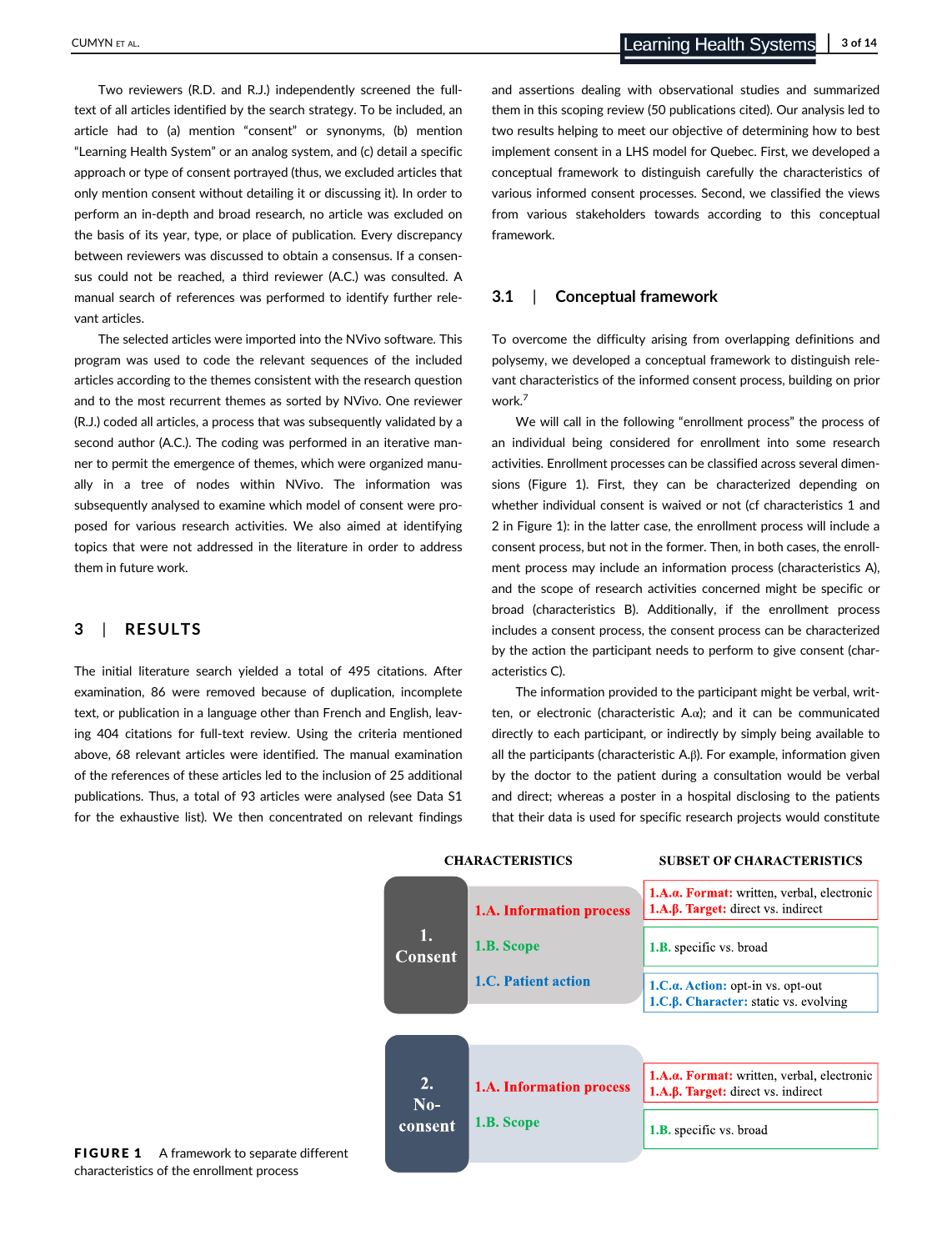a written and indirect information process. Information can be provided in both a system involving consenting (eg, explaining how it will be obtained) or waiving consent (eg, explaining the reasons why it is waived).

The characteristic B concerns the scope of the required or waived consent, which can be specific or broad. In the former case, a single research activity is concerned—eg, a specific comparative effectiveness research study about anti-acid drugs. In the latter case, a range of research activities is concerned—eg, all observational studies in cardiology that will be performed in a given hospital or all research activities that are approved by some governance body such as a Research Ethics Board (REB). Blanket consent is a very broad consent that is "open-ended and unspecified". 8

The characteristic C only appears in case of informed consent: it concerns the action of a patient to provide or refuse his consent, and also encompasses two subsets of characteristics. The first subset (characteristic C.α) describes the kind of action required to obtain consent: consent may be obtained by opt-in, that is by the patient approving his participation; or by opt-out, that is by the patient not opposing his participation. The second subset (characteristic C.β) is the static vs evolving character of the consent process. A static consent process has a limited time extension and does not offer to the participants the possibility to change their decision over time; on the other hand, an evolving consent process is more extended in time and offers to the participants the possibility to alter their choices about consent.

The characteristics and subsets of characteristics are largely independent from each other. Any combination of characteristics could theoretically be proposed. For instance, the terms "dynamic consent" generally refers to what we would describe an evolving consent with electronic, direct communication. $9$  However, as clarified by Williams et al, $9$  dynamic consent should not be opposed to broad consent: a person can give his consent for a broad range of activities in a dynamic fashion, and later narrow or widen those consented research activities. In addition, it is important not to confuse opt-in broad consent with several opt-out specific consents for various research activities. In the former case, the participant can actively choose to participate to a broad range of research activities as a whole. In the latter, the participant is by default considered to consent to all those research activities, but can then opt-out of any—or even all—of them, with more opportunities to personalize his choices.

## **3.2** | **Waiving consent**

## **3.2.1** | **Origin of informed consent**

A first question is whether informed consent is a sound requirement for research activities in an LHS. The importance of informed consent was declared successively by the Nuremberg Code (1946-1947), the Declaration of Helsinki (1964), and the Belmont Report (1979). The Declaration of Helsinki and the Belmont Report do not apply to deidentified medical data, although the declaration recognizes that there may be situations where consent would be impossible or impractical to obtain—in which case, the approval of a REB is required. Therefore, it is important to dissociate interventional studies from record-based studies using electronic health records (EHR) data (and further dissociate the use of de-identified data and identified data) when considering whether a no-consent model would be acceptable. As explained earlier, we will concentrate this paper on the latter. We will consider in succession the legal, ethicists', and participants' views on such matters.

## **3.2.2** | **Legal views**

In the United States, the Health Insurance Portability and Accountability Act (HIPAA) of 1996 permits a waiver of consent for secondary use of EHR data without approval by a REB when data has been deidentified according to the Safe Harbor and Limited Dataset poli $cies<sup>10</sup>$ -that is, when a set of 18 identifiers are removed. These identifiers include names and a variety of identification numbers, geographic subdivisions smaller than a state, and elements of date (except year) directly related to an individual. $11-14$  Exceptions exist for research use of health data: "limited data sets," which include all elements of dates and zip codes, may be disclosed without patient consent if the recipient signs a data use agreement that prohibits reidentification of the data. Of note, waivers of consent do not meet legal standards in some jurisdictions, even for de-identified recordbased data<sup>15</sup> (for considerations on the similarities with the European system, see Kaplan, Meystre et al, and Rumbold & Pierscionek<sup>16-18</sup> as well as the European Commission website<sup>19</sup>).

# **3.2.3** | **Views from some ethicists and official bodies**

Faden et al<sup>3</sup> have built an ethical framework for LHS defined by seven moral obligations. These include respect of patients' rights, respect for clinician's judgment, providing optimal care to each patient, avoiding the burden of nonclinical risks, addressing health inequalities, conducting continuous learning activities to improve quality of care, and contribution to the common purpose of improving health systems. In a separate article, Faden et al $^{20}$  propose that a range of observational studies could be conducted without informed consent, and with only oral disclosure, when they involve only small additional burdens for the patients. Rodwin $^{21}$  has suggested that after records are fully de-identified, they should be made available to the public, possibly for a fee. In 2015, the Institute of Medicine (IOM), $^{22}$  now named the National Academy of Medicine, recommended granting waivers of informed consent for identifiable data when approved by a REB with relevant expertise, taking into account measures to safeguard data security, possible harms to which inappropriate disclosure would expose subjects, and potential benefits of the study. However, the IOM did not recommend REB review for studies in which no direct identifiers would be available to investigators.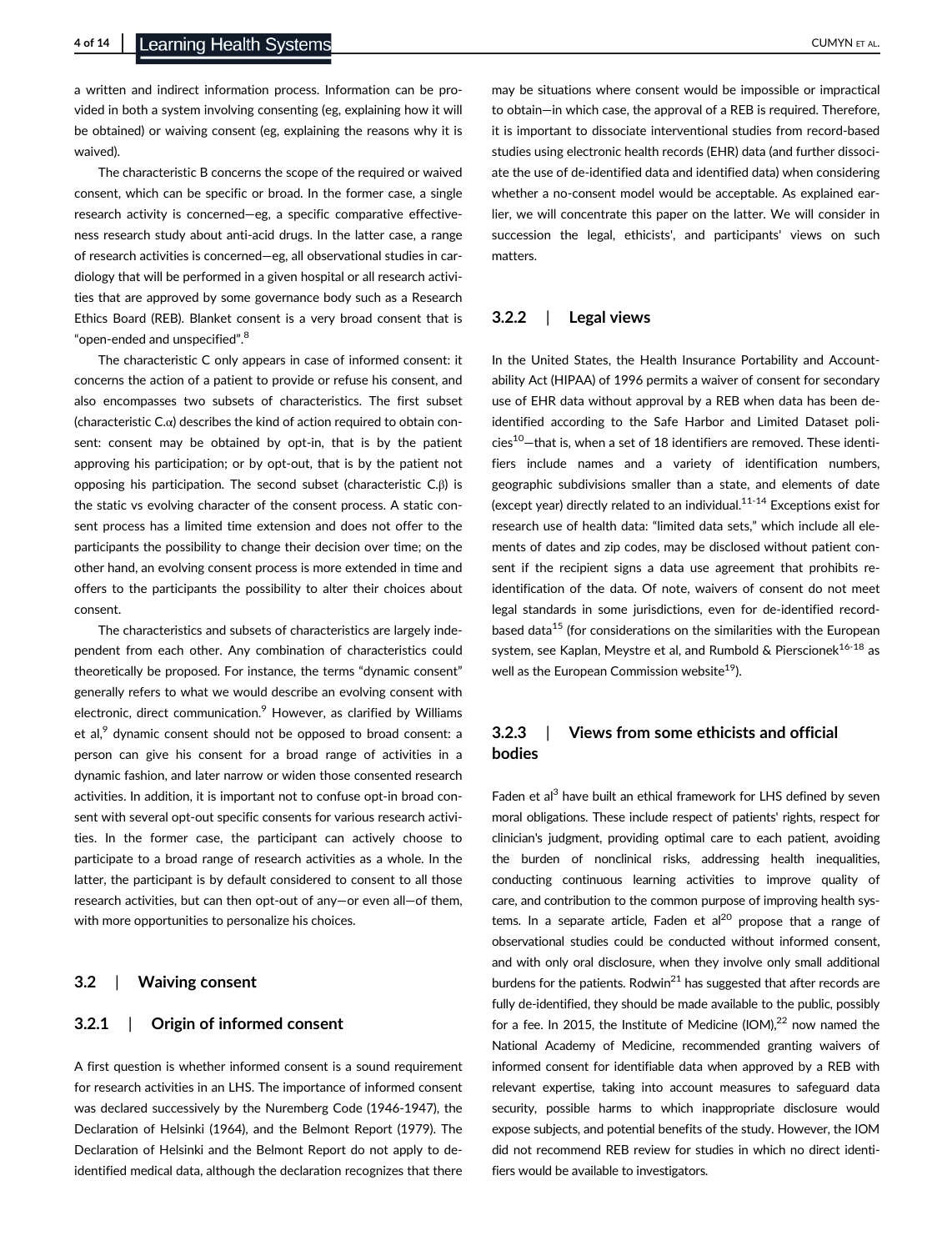Transparency (as defined as the sharing of information regarding the research activities) and the risk of re-identification are seen as major factors limiting the application of a waiver of consent or withdrawal of REB oversight.<sup>16</sup> This is particularly true of genetic data since most genome data is uniquely identifiable.<sup>23</sup> Because of this risk of re-identification, Hoffman and Podgurski<sup>24</sup> propose that all recordbased studies—even involving de-identified data—should be reviewed and monitored by a REB with expertise in records-based research. In situations where researchers must obtain directly identifiable data, REBs could require patient consent if deemed necessary; and in case involving data de-identified in accordance with the HIPAA Safe Harbor procedures, the approval process by the REB could be streamlined.

# **3.2.4** | **Participants' views**

Patients tend to value the use of health data for research.<sup>11-14</sup> Despite this, they seem to have mixed opinions concerning waiving consent. In a British study by Campbell, $^{25}$  a majority of patients were willing to share their de-identified data without being asked for consent. On the other hand, in a Canadian study by Willison et al, $^{14}$  60% of respondents felt that their permission should be obtained for access to their health data, even when de-identified. In another study, participants would accept alternative models to consent if written permission impacted on research.<sup>11</sup>

It is not clear whether participants think that identifiable and deidentified data should be treated differently with regards to waiving consent. On one hand, a study by Hull et  $al^{26}$  showed that patients made no distinction between identifiable and de-identified data for their consent or information requirements; and according to an IOM report, $27$  public opinion polls show that "a significant portion of the public would like to control all access to their medical records for research via an individual informed consent mechanism." On the other hand, in Willison et al, $^{14}$  more than twice more people were comfortable with the use of information without permission or notification in the case of de-identified data than in the case of identifiable data (27% vs 12%). There might be intercultural variations concerning the use of de-identified data for research. $^{28}$  And, as suggested by Hoffman and Podgurski,<sup>24</sup> such differences might also be explained by different wordings of the question in different studies and may show some ambivalence of participants towards such issues.

# **3.2.5** | **Balancing welfare and autonomy: comparing ethicists' and participants' views**

Waiving consent in the context of observational studies has been defended by several ethicists on the basis that an important gain in common good could compensate for a possible small decrease in personal autonomy, provided that important safeguards are put into place. $24$ This weighting of values is shared to some extent by the population. In Willison et al, $14$  68% agreed to some degree with the statement "Research that could be beneficial to people's health is more important than protecting people's privacy." Similarly, 50.8% of participants strongly agreed or somewhat agreed with the statement that "societal benefit was more important than privacy," although a majority valued individual control over societal benefit.<sup>29</sup>

## **3.3** | **Specific vs broad consent**

We will now review stakeholders' views on the question of the scope of consent: specific or broad.

## **3.3.1** | **Specific individual consent**

#### *Views from some ethicists*

Specific individual consent with opt-in is described by several researchers and ethicists as impractical as it would be too timeconsuming and expensive to ask consent from every patient for every research project.20,24,30 Having participants understand the difference between clinical care and research also takes time.<sup>31</sup> Moreover, recontacting patients is sometimes impossible and usually resource intensive. Overall, few seem to believe that this approach to consent would fit well the needs of a LHS.

#### *Participants' views*

Various studies have shown that at first glance, participants seem to favor an "ask each time" model in research. $12,30,32-37$  Those findings are inconsistent with the results of two studies exploring public attitudes toward consent in biobanking, both indicating that a broad onetime opt-in is preferred by the public in general.<sup>7,38</sup> In addition, the results of the survey by Nayak et al $^{34}$  were criticized by Kraybill et al, $^{13}$  who argue that the trade-offs involved in specific consent were not disclosed to the participants of the survey. When the tradeoffs are better understood by participants, it appears that what matters more to the public may be being informed directly $11,14$  and some degree of decision-making control (for instance an initial broad consent) rather than intrusive, resource-costly, recurrent, study-specific consent.7,36,39 In addition, perceptions of patients may depend on other factors such as the user and the intended use. In a recent survey among patients with cancer, only a third thought it was necessary to obtain consent for each secondary use of their data for research.<sup>40</sup>

### **3.3.2** | **Broad consent**

#### *Views from some ethicists*

Broad consent was discussed in several different contexts ranging from biobanking,  $39,41,42$  research on medical practice<sup>4</sup> to secondary use of health information.<sup>14,43-45</sup> Zook et al.<sup>45</sup> proposes broad consent as an ethically acceptable approach to data sharing, as long as researchers and REBs keep in mind the best interests of the patients with regards to breeches in confidentiality and the risk of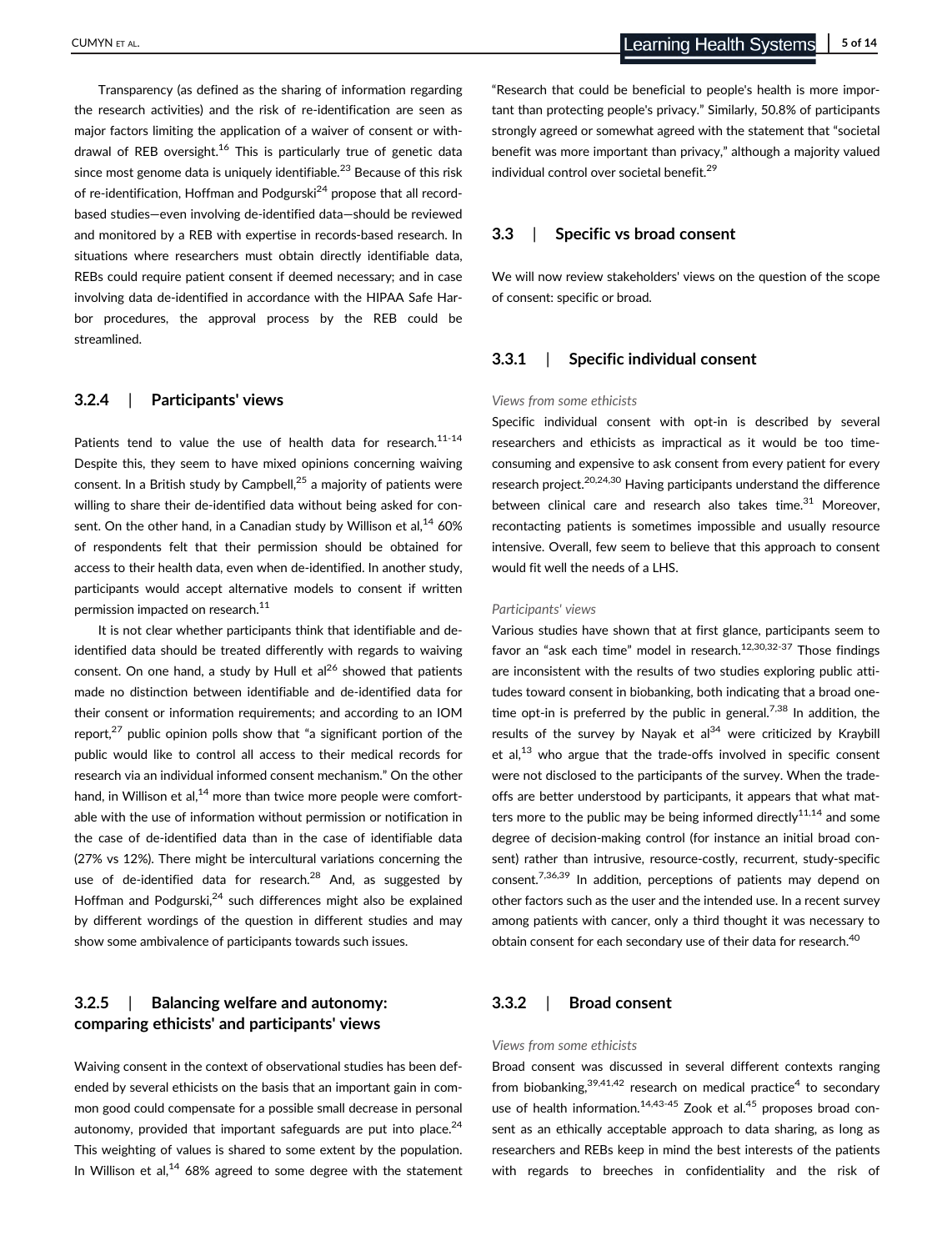reidentification. Kupersmith<sup>46</sup> sees broad consent as a realistic approach that respects patients' autonomy better than an approach based on waiving consent. Some authors emphasize the importance of allowing withdrawal of consent in all forms of broad consent.<sup>18</sup> Others raise recurrent concerns regarding whether broad consent is truly informed.<sup>47-49</sup> and about a possible selection bias.<sup>50</sup>

#### *Participants' views*

A sample of Canadian adults perceived broad consent as an adequate compromise between specific consent and waiving consent for the secondary use of their health information. $14$  In this study, acceptance of broad consent was highest for academically based research performed by trained research personnel. This confirms that providing adequate information or the opportunity for periodic re-consent to participants is a key asset for acceptance.  $14,41$ 

## **3.4** | **Modalities of communication**

We will now turn to the modalities of the communication process to the patients who participate to research activities in a LHS: why should we communicate about this? What should be communicated, by whom, how, and when?

## **3.4.1** | **Why communicate?**

Some systems do not require active consent from participants, such as consent waiving or opt-out. In those systems, communication with participants might seem useless to some LHS leaders for certain research activities such as QI, which many participants may assume are already occurring.<sup>51</sup> However, there are good reasons to communicate about all research activities.

A first reason is that the ability to opt-out loses its meaning when participants are not aware that they are participating to research activities and that they can opt-out. This was clear in Thiel et al,  $39$ which showed a lack of public awareness about a program named "BioTrust"; the public seemed not satisfied with the lack of information when implementing the opt-out model.

A second reason is building trust. Past examples of deficient communication may have been based on concerns that providing information on research might lead to patients opting-out. However, Staa et al $52$  suggest that sharing information with patients regarding research projects would increase trust and therefore reduce optingout. Trust in the physician and transparency about the research projects seems to be a major factor in the willingness to participate in research in a LHS.<sup>12</sup> Participants seem to value a discussion about the general use of their data, especially with their physician. The level of trust patients have in their physician and health system seems to be an important contributor of their acceptance of an opt-out system for research activities involving randomization of participants.<sup>13</sup> Communication may actually matter more to patients than the act of consent itself. The physician-patient relationship is thus an important factor to

consider in a LHS. For example, some participants in a study by Kass et al $^{33}$  explained that when they trust their doctor, they are more willing to accept a model where study-specific consent is replaced by providing general information. In fact, participants seem less concerned about the model of consent and the means to disclose information than with the context and the relationship with the person seeking consent.<sup>12</sup>

Faden et al<sup>20</sup> argue that as long as people are informed of the trials implemented in a LHS and the results, it would be ethical to conduct some research activities without asking for consent in a LHS framework. They also argue that randomization without consent is acceptable as long as people are informed that it is a current practice in the institution. In a study by Lee et al, $4$  REB members disagreed on whether consent was required for various LHS activities including randomization or data use, but most of them felt that transparency was important, and that studies involving participant randomization should be fully disclosed to participants, even in the absence of a formal consent process. This is in line with Kelley et al, $^{12}$  who conclude that patients care most about how risks and consent are managed and communicated within a trustful physician-patient relationship.

Conversely, as patients may expect to be informed, $39$  a deficient communication can have devastative effects on trust. In the context of the care.data project (a central database of primary care medical records in England), many Tweeter users expressed a lack of trust arising from a perceived lack of transparency, which some interpreted as dishonesty or incompetence; this lack of trust led to a massive optout.<sup>53</sup> In view of this failure, Rumbold and Pierscionek<sup>18</sup> have emphasized the importance of "continuing public engagement."

# **3.4.2** | **What should be communicated?**

The object of communication may range from a statement on the existence of a LHS and its various research activities to the precise mechanics of the consent process, such as how to opt-out. In addition, some patients not only expect to be informed about the research that is going to be pursued, but also to be returned research results.<sup>12</sup> In the LHS model proposed by Faden et al, $54$  patients would have the possibility to obtain more information about the governance structure.

## **3.4.3** | **Who should communicate?**

According to Faden et al, $3$  the health provider has an important role to play in informing the patient population of the research activities carried out in their institution. In a study on oncologists' perception of the learning system CancerLing,<sup>55</sup> some think that the doctor should explain the system to the patients, whereas others think that it should be delegated to a staff member who is not a health care professional. Patients' perceptions seem to vary to a lesser extent. In a study on adult patients and parents of pediatric patients, $12$  participants strongly prefer a notification or consent process led by their physician rather than by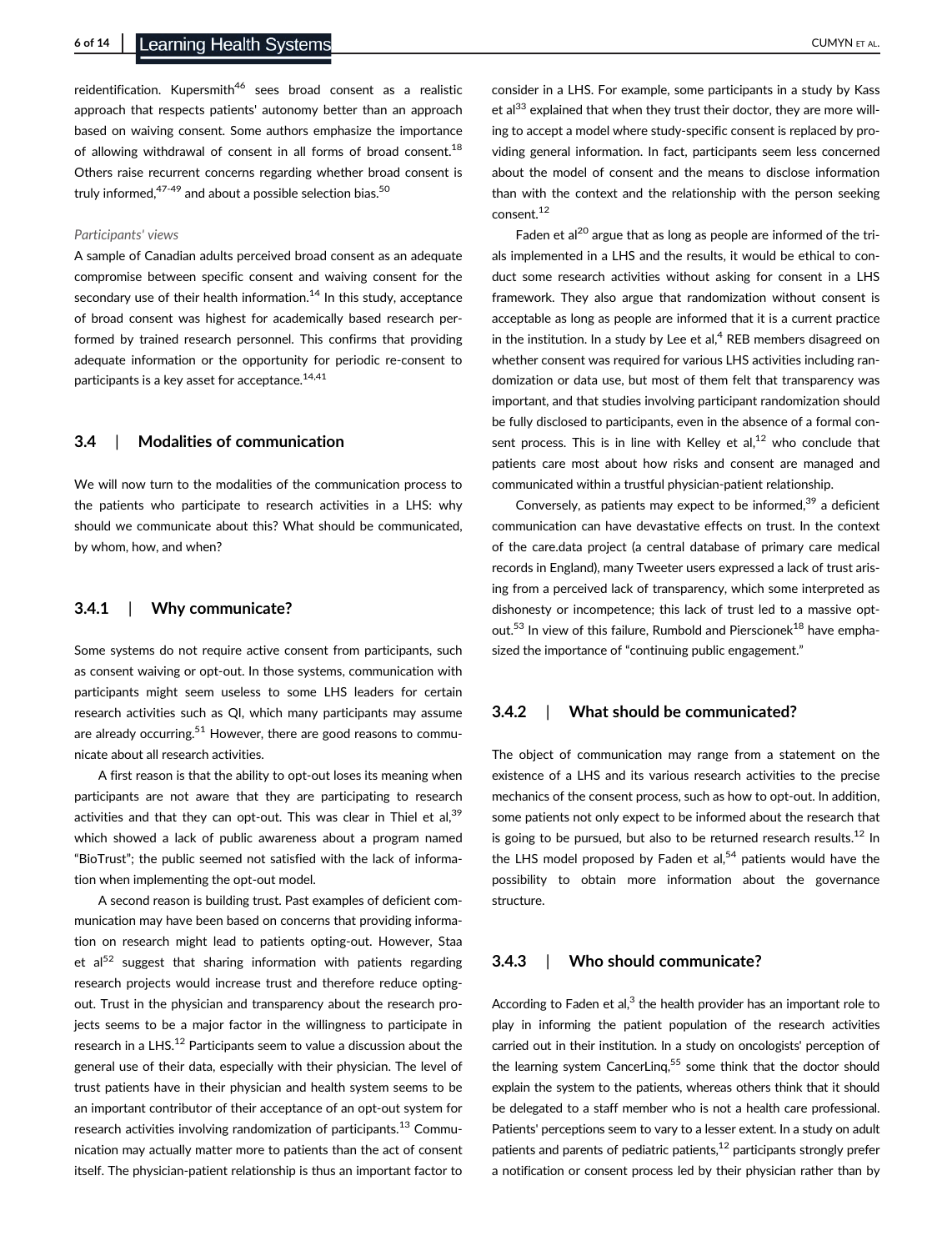CUMYN ET AL. *CUMYN* ET AL. *CUMYN* ET AL.

researchers or other clinical staff. Indeed, patients consider that physicians know the participant's medical profile and are able to judge the pertinent risks associated with the project. Here, again, trust is central. Similarly, 84.5% of participants in Cho et al $^{11}$  preferred that they be asked permission to participate in the medical records review study by their physician, rather than by a researcher or research nurse not involved in their care. Kelley et  $al<sup>12</sup>$  also conclude that a conversation between patients and their physician would improve both the rate of consent to research and the patient-physician relationship.

This preference for communication by the physician is not universal though. In a study by Kass et al, $33$  some patients thought that a discussion about research project was a waste of time and that physicians should instead give more time to care activity for the patient. Similarly, several Twitter users questioned for the same reasons that general practitioners were ultimately responsible for informing patients about the program care.data.<sup>53</sup> However, Faden  $et<sup>54</sup>$  think that an integrated model, where verbal consent is given during a conversation with the physician, could result in a minimal excess burden for the clinician.

## **3.4.4** | **How to communicate?**

There does not seem to be a consensus concerning the format of the conveyed information. Indirect communication might not reach its audience: Tweets analysis suggested that many households either did not receive the leaflet about the program care.data or did not notice it<sup>53</sup>; some criticized it as insufficient and wasteful. In the CancerLing study,<sup>55</sup> some oncologists emphasize the need to provide patients with a written notice; however, Kelley et al<sup>12</sup> suggested that participants were happy with a verbal notification.

## **3.4.5** | **When to communicate?**

The timing of communication is also important for participants: in the CancerLinq study, several oncologists thought that patients receive too much information during their first visit, which can cause them distress<sup>55</sup>; however, most agreed that patients should be notified with repeated messaging through multiple channels.

#### **3.4.6** | **Summary**

The following conclusions about the information process can be drawn from the literature. The information process is important to build trust; it is necessary in an opt-out system; and it could make some waiving consent approaches ethically acceptable. Participants may want to know about the existence of a LHS, the research activities involved, the mechanism of the consent process, the research results returned, and the governance structure. There is a preference—though not universal—for the physician being the person who would communicate such information. Finally, the information should be communicated in a way that is sure to reach its audience at multiple times.

## **3.5** | **Patient action**

We will now consider the patient action (or absence of action) required for expressing consent. A classical distinction is made between opt-in (no consent is presumed by default) and opt-out (consent is presumed by default).

## **3.5.1** | **Opt-in and opt-out**

Opt-out is a kind of nudge, namely, an intervention that aims to influence people to make better decisions while leaving intact their freedom of choice.<sup>56</sup> In the present case, the decisions favored by the opt-out mechanism are supposedly better for society as they facilitate medical research – and thus will hopefully improve care for future patients: opt-out in this context is thus a "prosocial" nudge. $57,58$ Opting in and opting out are options that are each compatible with specific, broad, or dynamic approaches.

#### *Views from some ethicists and official bodies*

To optimize the outcomes of observational research and avoid what has been called "selection bias", one will want to include the most representative population. When compared with a waiving consent system, both opt-in and opt-out can lead to selection bias-albeit less in the case of an opt-out model.<sup>12,13,24,33</sup> Some communities tend to opt-in less or opt-out more, leading to less representative data and decreasing the external validity of researchs results.<sup>9,50,55,59</sup> The concern of how patient authorization impacts the validity of research outcomes has been raised by several authors and official bodies such as the Institute of Medicine in the United States of America (now known as the National Institutes of Health).<sup>24</sup> Consequently, some stakeholders think that even opting-out should not be an option.<sup>9,55,60</sup> To prevent problems resulting from mass opt-out, Hoffman and Podgurski<sup>50</sup> suggest that the opt-out mechanism should not be too easy, so that only the participants really wanting to opt-out would follow through. This position might not be considered as ethically acceptable to all; there is a balance to find between considerations of scientific validity leading to an increase in population's well-being and considerations of autonomy.

#### *Participants' views*

Several studies seem to suggest that participants favor opt-in over opt-out,<sup>29,61-64</sup> with opt-in reinforcing their feeling of control of their data.<sup>65</sup> This preference for opt-in might be stronger though in case of surrogate consent. In Thiel et al, $39$  about half the people wanted to choose by opt-in the possibility to have their baby's blood stored for use in research.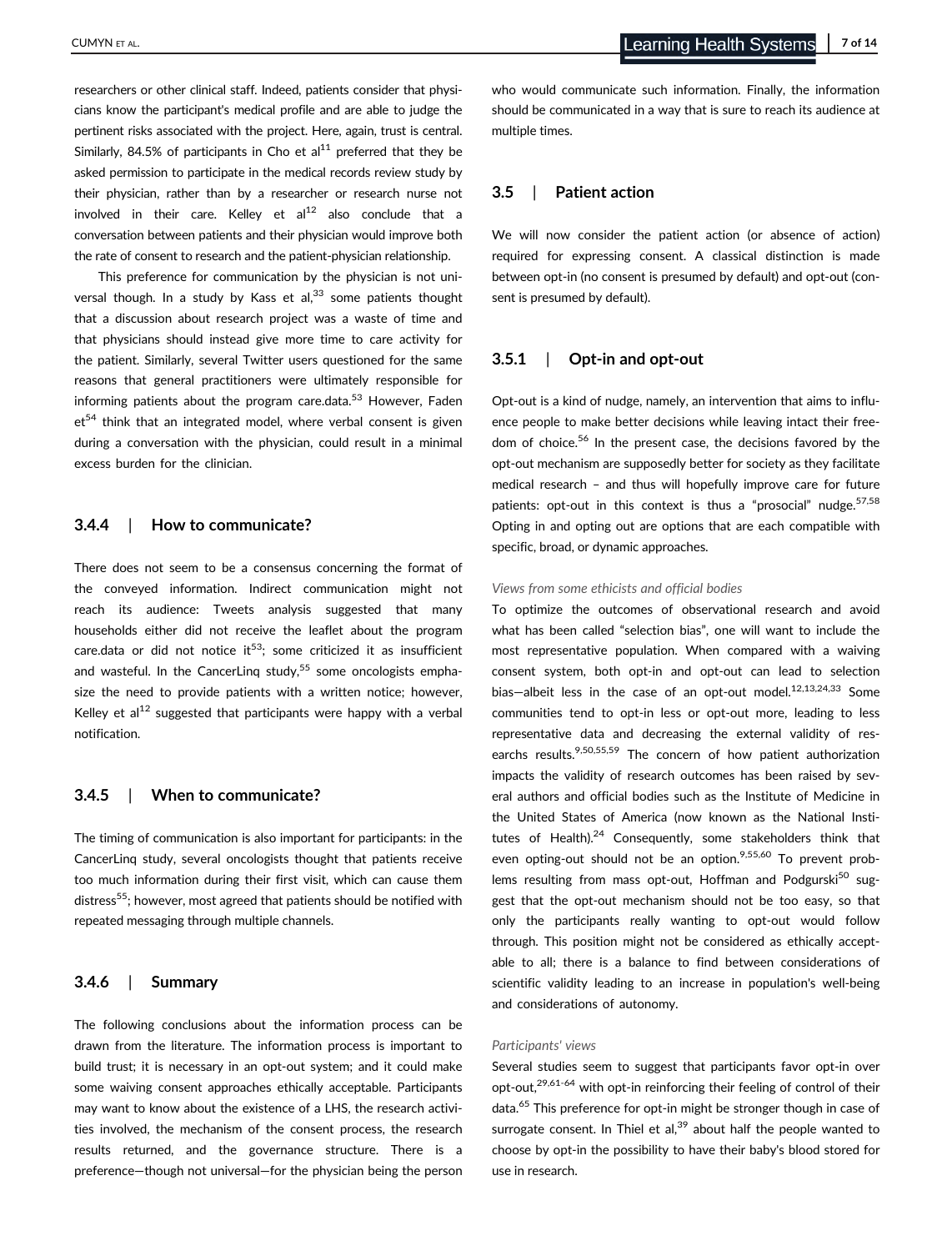However, participants' preferences may be revised when facing technical difficulties for conducting research. In a study by Cho et al, $^{11}$  despite originally preferring a written opt-in system, most participants said they would accept an oral opt-in system, or even general  $\mathsf{notification}^\dagger,$  if obtaining written permission would make the research too difficult to conduct. This capacity to make trade-offs is also apparent in the study by Kim et  $al^{29}$  in which 66% of participants would accept access to their data without agreement in case of emergency, despite an initial preference for opt-in.

## **3.5.2** | **The importance of information**

In many cases, opt-in vs opt-out might not be the most important criterion for participants. Kraybill et al $^{13}$  found that some patients are satisfied to simply keep a right to opt-out from an intervention as long as they are well-informed about underlying motivations and risks.

Communication and its characteristics (direct or indirect) remain key to understanding the stakeholders' perspective. Study-specific disclosure with an explicit option to opt-out was deemed an acceptable alternative to opt-in specific consent for minimal-risk comparative effectiveness research trials. $37$  This study presented to different stakeholders (researchers, REB members, and patients) different scenarios based on opt-in or opt-out with direct or indirect information. The authors conclude that a combination of opt-out and direct verbal information from the doctor enhances transparency, trust, respect, and autonomy relatively to opt-in, while facilitating recruitment for research and not burdening patients with information.

Kass et al<sup>33</sup> found no statistical difference between the rates of approval for either opt-in or opt-out model, as long as it is accompanied by a discussion with a professional about the intended research: thus, what seems to matter is being adequately informed.<sup>13</sup> This is corroborated by a study of Twitter users about care.data<sup>53</sup>; although some users argued that the opt-out system in care.data was unethical, the problem seemed to be above all the patients' lack of awareness of the care.data system and of the possibility to opt-out. Indeed, an optout system with inadequate information is arguably dysfunctional, as explained earlier.

# **3.6** | **OTHER CONSIDERATIONS**

We will briefly discuss a few additional considerations that emanated from the review of the literature.

# **3.6.1** | **Privacy**

The literature on LHS reveals a clear concern raised by many members of the population about the use of their data, especially when their consent is not obtained. However, in one study, almost no patients spontaneously offered their perspectives on data collection and privacy.<sup>13</sup> What may matter most to patients is who has secondary access to the data. In one study, a minority expressed concern about motivations behind research, such as the promotion of interests of insurance companies or other financial drivers of care.<sup>53</sup> Participants accept that researchers and hospitals (for most uses) would access their data, but would be nervous at the idea that drug companies or insurance companies would have access to "even some of those data". <sup>55</sup> Patients may fear their data could be used for wrongful reasons. For example, they may fear the insurance companies could have access to medical data and deny coverage on this basis.<sup>55</sup> This fear could decrease population's consent to a general use of their data for all research purposes. Privacy concerns are even greater when patients do not know what their data are used for, and in particular for genetic data. $16,17$  Lack of information may lead to a magnification of such concerns. The likelihood of consent to share information varied based on the organization conducting the research, with the highest likelihood associated with a hospital or university, followed by doctors and government agencies, and the lowest likelihood associated with biotechnology, pharmaceutical, and insurance companies.<sup>29</sup>

## **3.6.2** | **Data characteristics**

#### *Genetic data*

The secondary use of genetic information for research purposes poses special challenges. Gene sequencing technologies are more and more efficient and affordable, leading to an increasing presence of genomic data in medical files. Zook et al. $45$  were concerned that even when broad consent has been given for use of participants' genomic data, researchers should pay a particular attention to the best interests of the participants, given the risk of re-identification. Opt-in may have an important role for such data as it permits to share more intensive information while confirming patients' comprehension of the unpredictable nature of the risks to which the patients might be exposed in the future. For example, a system named "open consent" has been proposed in the context of the Personal Genome project<sup>66</sup>: it consists in opt-in broad consent for sharing of genetic data, with no assurance that the data will never be re-identified. It was proposed by researchers who believe that due to the identifiability of genomic data, a promise of research privacy might not be fulfilled.

#### *De-identified data*

There is no clear consensus concerning the use of de-identified data in a LHS. It seems to increase patients' acceptance, but it has a negative impact on the scope and scientific validity of the research. Drawbacks in using de-identified data include their unsuitability to answer all research questions as they do not permit the research team to follow up with the participants were it necessary.<sup>67</sup>

Although de-identified data are generally thought to present less risk, one should consider the risk of re-identification.<sup>68</sup> This may occur by using information obtained illegally or legally – such as information

 $\dagger$ It is not clear to us whether "general notification" in Cho et al $^{11}$  also involved the possibility to opt-out or referred to a system of waiver of consent.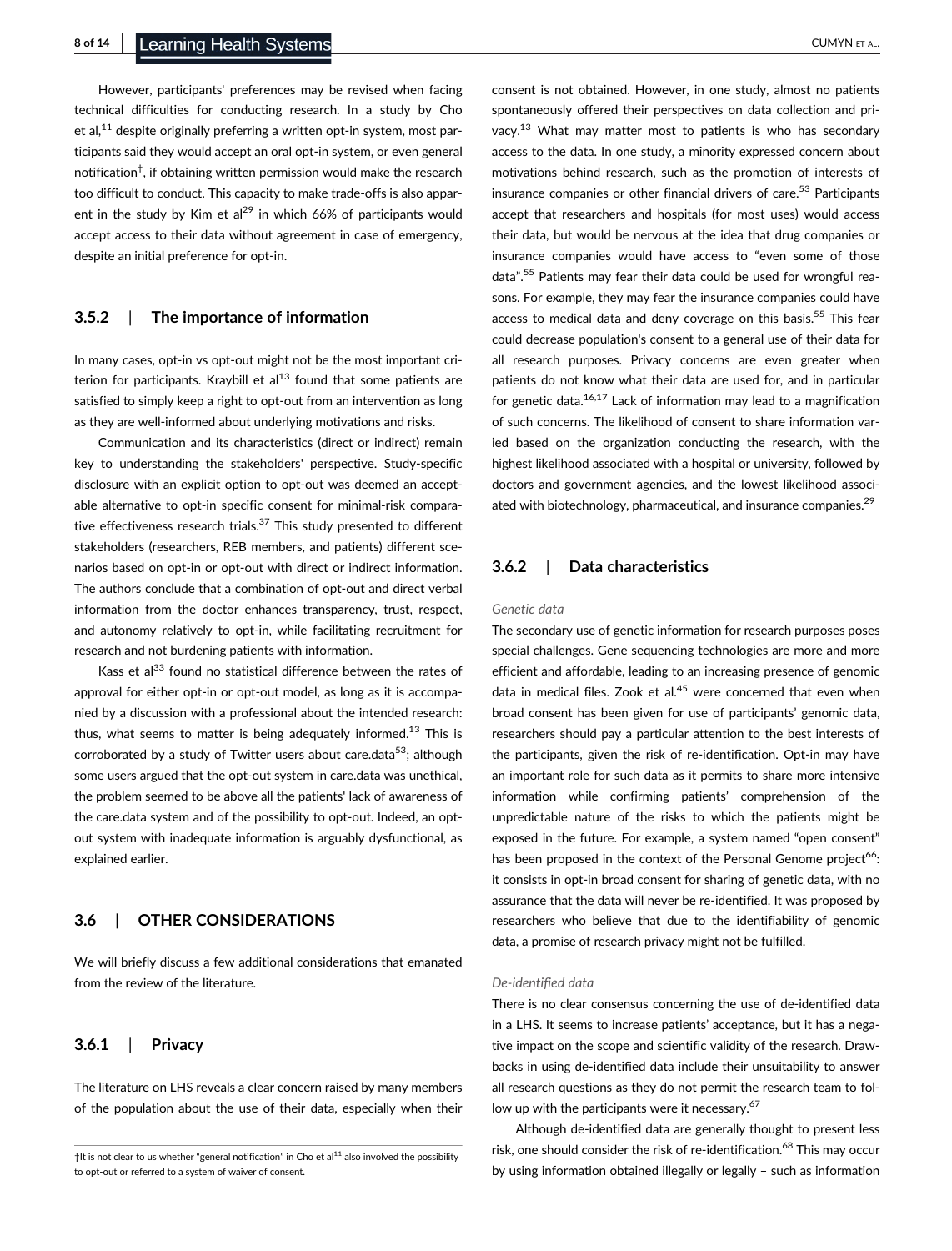about patients' purchases or voter registration records. Members of a citizens' Council<sup>59</sup> go as far as to argue that data can never be truly anonymised. Recent models estimate that the risk of re-identification for incomplete datasets can reach nearly 100% in the presence of 15 demographic attributes.<sup>69</sup> Critical attention should therefore be given to which data are present in the dataset.

## **3.6.3** | **Population characteristics**

The type of population targeted by the research may also influence people's perception of the best approach to consent.

#### *The pediatric population and the need for re-consent*

For some, pediatric data are viewed as especially sensitive. Some suggest that consent should be required even for de-identified pediatric data.<sup>70</sup> Marsolo et al.<sup>71</sup> argue for the need of re-consent<sup>‡</sup> once the participant turns 18 years old, implemented by a computer application that would alert the researchers when the participant turns 18 years old. However, participants who become adult may not always perceive this request for re-consent favorably if they learn that their data has been used for a number of years without their own specific consent.

#### *Other vulnerable populations*

Patients with cognitive decline and other vulnerable populations may have a lower understanding of technology and its implications. Members of a citizens' Council<sup>59</sup> argues that elderly patients may be more vulnerable to wrongful use of data because of limited informatics skill. They might also be less susceptible of giving a truly informed consent for lack of access to complete information. Furthermore, the authors raise concerns around the capacity to fully understand the opt-out process.

Terminally-ill patients are another type of vulnerable populations: their consent may not be truly free as they may accept to participate in research that they would not have done if they had not been in such a serious state; in these cases, an evaluation by a second physician is proposed to ensure respect of the patient's autonomy and dignity.<sup>73</sup> This approach could be used in a LHS to ensure the participation of vulnerable populations in research: their participation is indeed essential in order to help populations with similar characteristics.

### *Other demographic factors*

Demographic factors can also influence participants' views on consent. Kim et al.<sup>28</sup> suggested that the white population in the United States tends to consent more to data sharing than any other ethnicity; and that lower education is associated with a lower willingness to share medical data. In addition, Bakken et al.<sup>74</sup> reported that ethnic minorities seem to have a lower level of trust in the use of their data in research, have smaller participation rate in research, and appear to use less health technologies. Participants older than 60 years tend to favor opt-in over opt-out in comparison with younger participants.<sup>33</sup> Another study by Sugarman<sup>75</sup> did not show any demographic difference in attitude towards consent but revealed that people with fewer experiences in the LHS were more willing to waive their consent.

## **3.7** | **Dynamic consent**

## **3.7.1** | **The use of an informatic platform**

Alternate approaches to specific consent are often based on the use of technology, such as some forms of dynamic consent, in which consent choices can evolve over time.<sup>42,76-78</sup> This makes particular sense in the context of a LHS.<sup>71</sup> For example, Shelton<sup>78</sup> proposes an Internet-based program for people to share their information with the researchers whose field of study interest them. Web infrastructures can also be used to give information to the patients about the ongoing research projects, so that their consent can be fully informed.<sup>3</sup>

## **3.7.2** | **Dynamic nature of consent**

The dynamic consent approach gives the patient an active role within the consent framework. $42,67$  It is considered practical, respectful, and supportive of participant autonomy. $9,78,79$  Rumbold and Pierscionek<sup>18</sup> have emphasized that "a one-off process of obtaining consent can no longer be considered sufficient in all circumstances, especially with long-term ongoing Big Data projects." Dynamic consent appears to promote participation to research by informed and scientifically literate participants.<sup>80</sup> It increases participant trust in comparison with a broad opt-out approach. $9,52$  It does not require for participants to predict all future uses for their data.<sup>66</sup> It can be implemented through a computer platform to manage consent, helping the patient to express his preferences; however, a technologic infrastructure might exclude some populations and therefore bias the research.<sup>9</sup>

Dynamic consent does not exclude the addition of verbal/written information processes: Gray and Thorpe<sup>67</sup> propose a system that generates a form with a common consent and elements that are adapted to the information present in the patient's medical record. This dynamic form is shared at the time of a clinical encounter with the physician and could increase consent for data sharing.

### **3.8** | **Meta-consent**

Ploug and Holm<sup>8</sup> propose a model named "meta-consent," in which people are asked how and when they would like to be presented with requests for consent to the use of their personal health data and biological material. Their proposal stems from the risk of routinization in providing or refusing consent: given the frequency of consent requests, and the abundant information material, there is a risk that the provision or refusal of consent would become a

<sup>‡</sup>Note that "re-consent" can take different meanings in the literature: for example, Ali et al.<sup>72</sup> use "re-consent" to refer to the consent, by individuals who have already consented to some data uses, to new data uses. Here, this refers to a consent by the individuals themselves, in case surrogate consent concerning their data had been given earlier.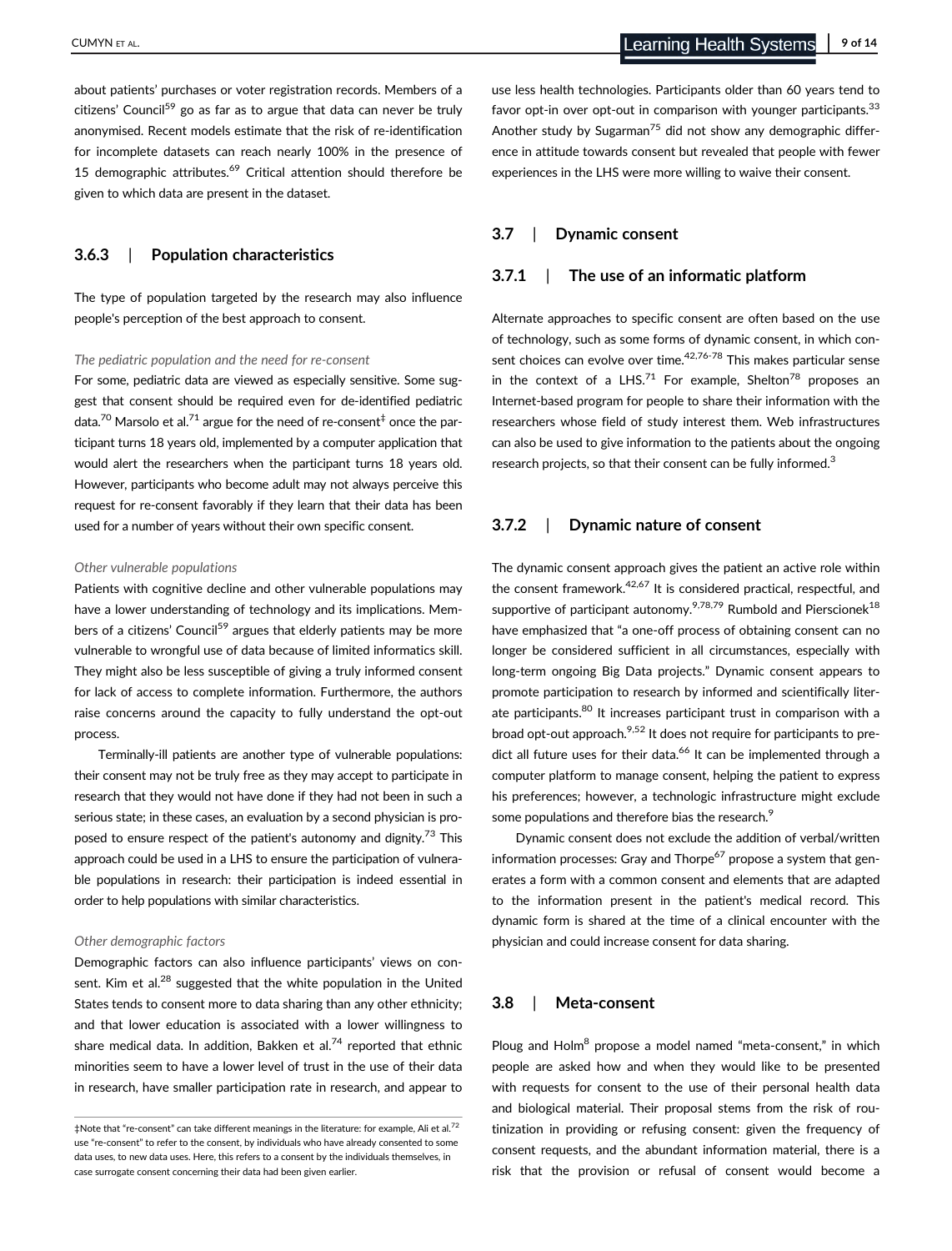matter of nondeliberative habit. Meta-consent avoids this risk of routinization by enabling participant to decide exactly how little or how much they want to be asked for consent; for example, participants can chose broad consent for some types of data or contexts of research, avoiding being asked for consent too often. A metaconsent model enables preferences that are more informed and deliberated, as well as more consistent, than alternative models of consent.

This model shares some similarities with dynamic consent, in that both rely on a bio-informatic technology and support individual stating their preferences concerning the future use of their health data, and enable those preferences to be communicated to researchers. However, meta-consent goes further insofar as it incorporates this "meta" aspect of designing how they would like in the future to provide consent to the use of their personal health data.

## **4** | **DISCUSSION**

Our scoping review presents a number of opinion papers, reviews, and studies that focus on aspects pertaining to consent in a LHS. Overall, LHS are generally seen as an acceptable means to better link patient care and research. Our review enabled the development of a conceptual framework that permits a finer analysis of stakeholder perceptions on different consent models by distinguishing the distinct characteristics. Our review also led us to alternative models of consent that can guide our implementation of a LHS.

## **4.1** | **Conceptual framework**

This framework can help to better characterize the various kind of consents considered in the literature. For example, what is called "universal consent" by Fiscella et al<sup>60</sup> would be better characterized as a form of limited opt-out, in which patients, if they want to refuse participating to QI (or QI research), have to receive care at other organizations. This taxonomy can also help to identify the relevant characteristics when comparing different enrollment systems. For example, Kass et al $^{33}$  compare what they call a "general approval" (waiver of consent) system with a so-called "opt-out" system and an "opt-in" system, and conclude that participants favor opt-in or opt-out with respect to a waiver of consent. However, their general approval system involves indirect written information, whereas both their opt-out and opt-in systems involve direct verbal information and additional written information in the opt-in model. So it might be that what participants actually favor in their study is direct information over indirect information, or verbal over written information, rather than opt-in or opt-out over waiver of consent. This framework may help others in interpreting conflicting points of view in the literature of consent to participating in a research project.

## **4.2** | **Meta-consent in a LHS**

Information and trust are central to all models of consent. The information about research needs to be clear, shared by a trusted health professional and delivered in a timely manner (which may mean repeated in time). Consent need not be obtained for each research activity, as it may be acceptable to balance feasibility with patient autonomy. Our review brought forward two complementary models whose characteristics fit particularly well with our objective of implementing consent to research within a LHS: dynamic consent and meta-consent.

Dynamic consent is a model that can be applied to the context of a LHS. This model provides information and a personalized approach to consent that engages individuals in an active conversation with research platforms about their choices and decisions with regards to different research activities in a LHS. In addition, this approach to consent can be managed by an electronic platform that supports sharing of information and active engagement in decision making. As explained by Williams et al, $9$  a dynamic consent platform could be implemented to provide all the information to the participant so that he can fully consent or withdraw and know about the use of its data.

When further taking into account perceptions from stakeholders and each characteristic of the framework, Ploug and Holm's model of meta-consent becomes of even greater interest.<sup>8</sup> It permits separation of the information and consent process and the use of a broad consent to categories of research. Meta-consent can be accompanied by regular information including updates on how the data was used in research and the subsequent positive fallouts. This model fosters autonomy while supporting research. Patients may select how and when they will be informed about and give consent to the use of their data, ongoing research activities, and research results, depending on the research sponsor and research characteristics.<sup>81</sup>

## **4.3** | **Study limitations**

An important limitation relates to the different settings in which the opinions were collected and the different populations surveyed. While a scoping review enables to gather the opinions of different kinds of stakeholders, it is hard to extrapolate results from these articles into a universal proposal because a lot of factors can influence the perception of consent in each setting. For example, it is hard to compare the opinions given by two groups of physicians when one group is working in the context of a LHS-inspired system and the other group is not. The same problem exists with regards to the answers from patients who have prior research or health care experience versus those who have not. In addition, one must be careful to balance the differences in opinions expressed between uninformed citizens and informed citizens.

As explained in Section 1, our study concerns only observational studies, but not interventional studies. It would also be important to analyze consent in interventional studies and contrast it with consent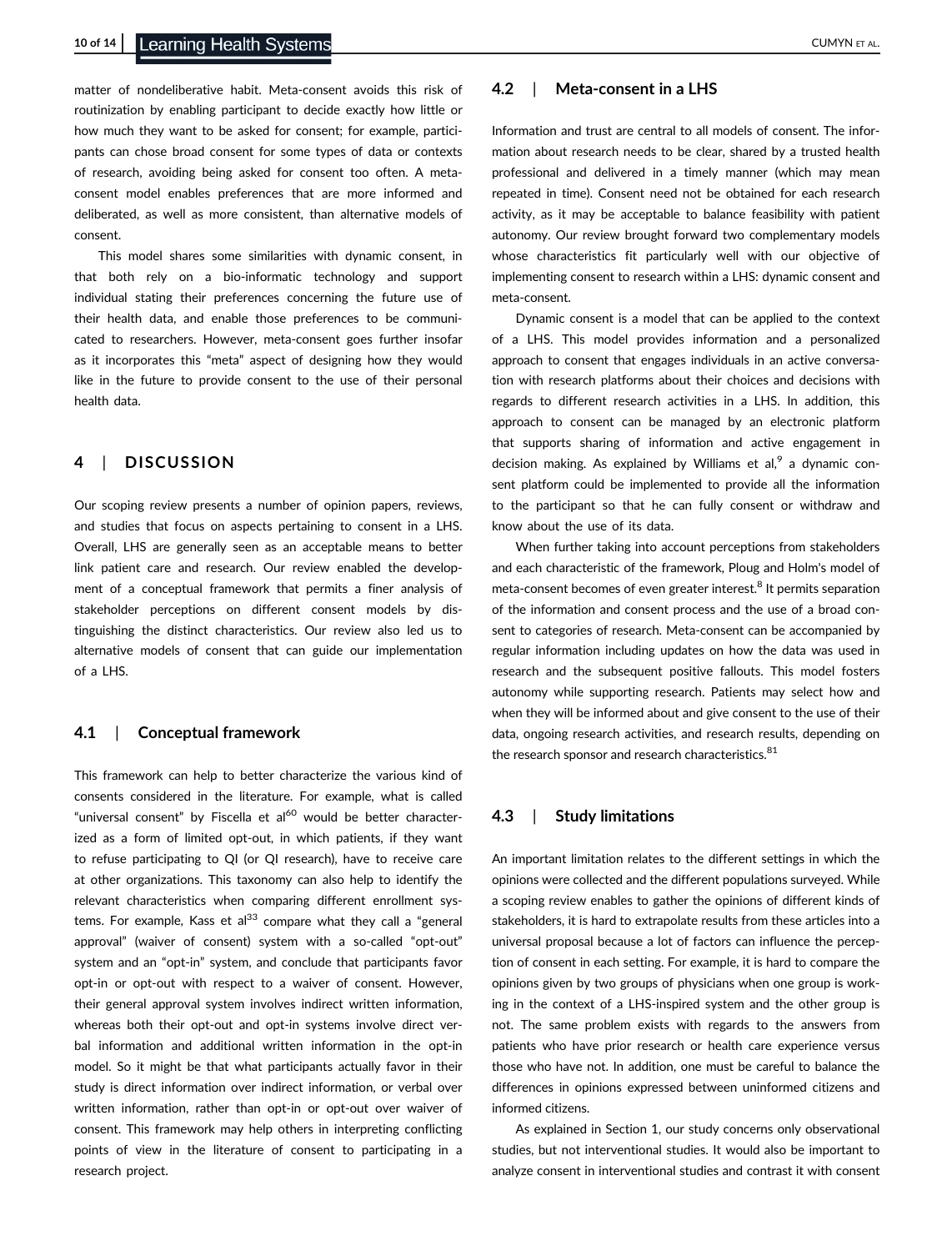in observational studies. As a matter of fact, Cho et al $^{11}$  revealed a higher perceived risk and a lower willingness to participate to activities involving randomization than to purely observational medical record review.

Our research keywords emphasized LHS or closely synonymous, as this was our focus point. However, some other keywords might have been relevant, such as "research on medical practice." Note also that our goal here was mainly descriptive, namely, identifying the relevant characteristics of the consent process and the opinions of various stakeholders about them. In this context, we do not bring answers to important question such as how to gain and maintain trust; how to ensure autonomy within the consent system, considering the fact that many people may not engage or respond to information; and how to ensure that people with low technical literacy would still have research conducted on their needs, in an informatics-based consent system. We did not include aspects pertaining to community engagement. Community engagement defined as "a process that establishes an interaction between a researcher and a community with regards to a research process" is an interesting perspective relevant to particular communities where different cultural expectations around research exist. $82$  This form of engagement could therefore have relevance for special populations partaking in a LHS. Further work could help to establish the role of community engagement in the information process and trust building in a LHS.

Another important consideration is the relevance of a vast body of literature around electronic health records, personalized medicine, big data, and health informatics. Although some of this literature served as a basis for discussion within the framework of a LHS, we did not systematically review all these connected domains. Because we are aiming to implement a LHS in Quebec, we focused our question on LHS models. The literature around biobanking also has some relevance to this question. We did not review this domain systematically but our review found some examples relevant to our question.

Our scoping review permitted us to highlight a few aspects not yet addressed by the current literature on the subject. For example, while several consent models rest on the use of technology, only few studies analyze the benefits of electronic consent in a LHS. Given the informatic nature of a LHS, there is an opportunity to better define the use and role of technology in the consent process. Can tools be developed that will not only inform patients of all ages but also assist in obtaining a truly active participation in the process of consent and engagement in research activities of a LHS regardless of the patient's literacy level? Another blind spot relates to the frequency for optimal reconfirmation of consent. With regards to a broad consent, there are not a lot of references that specify the frequency of reiterating a consent process in order to update patient preferences. If we apply a broad consent model, what would be the delay after which the consent would need to be validated again? It will be necessary to address those questions in order to implement a consent process in a LHS.

# **5** | **CONCLUSION**

Our scoping review exposed the variety of positions from different stakeholders in the literature as to what would be the best approach to consent for different research activities in a LHS. Combining the mixed results on people's perception on waiving consent and the declared importance of health research for participants, more education and explanation of the value of record-based research might lead people to be more willing to share de-identified data without consent. Otherwise, some models of consent seem to be more accepted by the public (a model based on opting in or out rather than no consent), whereas models that best promote research, namely, waiver of consent or broad consent, raise other concerns. Divergent opinions also exist among experts with regards to the merits and shortcomings of opting out as a nudge strategy. In the future, ethical investigations about nudging need to be applied to the specific situation of opt-out consent.

Communication will be a key factor in ensuring the successful development of a LHS. The importance of information, trust, and autonomy are underlined in a number of articles. We found several examples of how an information deficit associated with broad consent approaches can lead to negative perceptions of research. When communication is lacking, trust is undermined, and so is the process of informed decision making. This explains why some patients fear the broad consent model. Specific measures should be taken to provide a significant degree of information on the different research projects.<sup>41</sup> A discussion regarding research with a trusted health professional will improve and facilitate the consent process in a LHS and mitigate concerns around privacy and security. The involvement of a health professional seems also to make some approaches to consent, such as broad consent, more acceptable. Participants who do not trust their doctor or have few links with health care professionals may favor models where they have more control.<sup>33</sup>

Finally, regardless of which model is implemented, we posit that the conversation between health care professionals and patients should continue to play a central role: the consent platform can be seen as a tool to improve understanding and communication, foster discussion, support decision making, and promote health literacy.

The results of this scoping review were used to design a series of discussion groups concerning the future Quebec LHS, which were performed from May to June 2019. On the basis of the lessons abovementioned from the scoping review, the discussion groups were based on the following points: (a) proposing a system inspired by meta-consent and dynamic consent, providing to participants the possibility to personalize how fine or broad, should be the consent that they may consider giving in the future; (b) investigating the degree of opting out and waiving out what are deemed acceptable by patients; (c) discussing how and by whom the participants want to be informed about the future LHS and how to provide or refuse consent for one's own data use in this LHS; (d) discussing the possibility to personalize consent depending on whether the data is de-identified or genetic, depending on the persons or organizations that request access to it;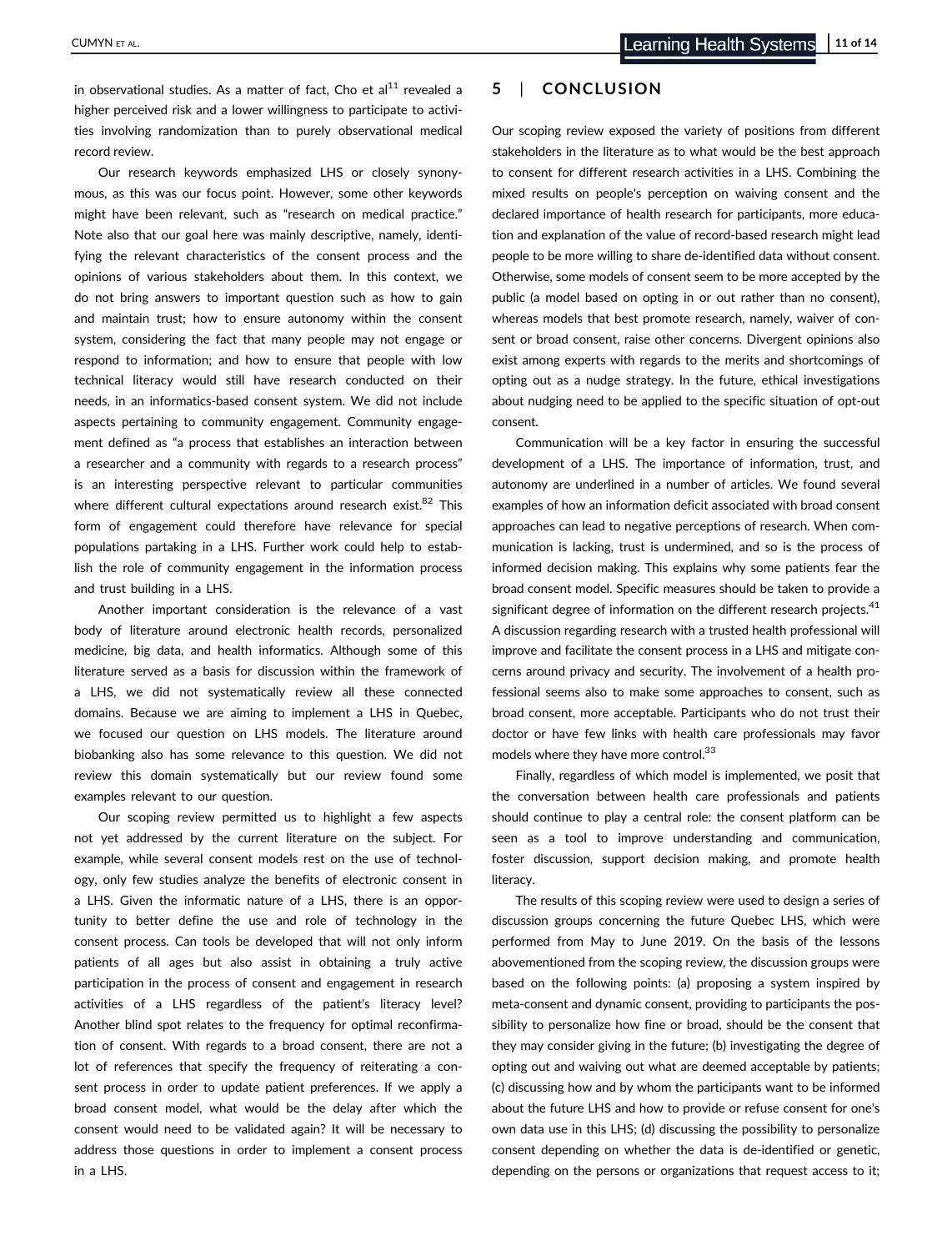**12 of 14 | Learning Health Systems 12 of 14 | Learning Health Systems** 

(e) integrating into the design process of the future consent platform more vulnerable populations by recruiting, for half of the discussion group, participants with low literacy. The results of those discussions groups will be presented in a future article.

## **ACKNOWLEDGMENTS**

We would like to thank Hervé Zomahoun, scientific coordinator of Health and Social Services Systems, Knowledge Translation Implementation component of the Quebec SPOR SUPPORT Unit (Strategy for Patient-Oriented Research – Support for People and Patient-Oriented Research and Trials) for his support with the methodology of scoping review as well as Josée Toulouse, information specialist of the Faculty of Medicine and Health Sciences, University of Sherbrooke for her help with the development of the electronic search strategies. We also thank two anonymous reviewers for their very useful comments and suggestions.

This study was supported by the Quebec SPOR SUPPORT Unit, an initiative funded by the Canadian Institutes of Health Research (CIHR), the *Ministère de la santé et des services sociaux du Québec*, and the *Fonds de recherche du Québec – Santé.* These three funders were not involved in the design, data collection, interpretation, or publication of the scoping review.

## **CONFLICT OF INTEREST**

Jean-François Ethier is an associate editor of the *Learning Health Systems* journal.

The other authors declare no conflicts of interest and no financial interests related to this study.

## **ORCID**

*Jean-François Ethier* <https://orcid.org/0000-0001-9408-0109>

#### **REFERENCES**

- 1. Etheredge LM. A rapid-learning health system. *Health Aff (Millwood)*. 2007; 26(2):w107-w118.
- 2. Lowes LP, Noritz GH, Newmeyer A, Embi PJ, Yin H, Smoyer WE. 'Learn From Every Patient': implementation and early results of a learning health system. *Dev Med Child Neurol*. 2017;59(2):183-191.
- 3. Faden RR, Kass NE, Goodman SN, Pronovost P, Tunis S, Beauchamp TL. An ethics framework for a learning health care system: a departure from traditional research ethics and clinical ethics. Hastings Cent Rep. 2013 Feb;Spec No:S16-27.
- 4. Lee SS-J, Kelley M, Cho MK, et al. Adrift in the gray zone: IRB perspectives on research in the learning health system. *AJOB Empir Bioeth*. 2016;7(2):125-134.
- 5. Groupe de recherche interdisciplinaire en informatique de la santé. PARS3 [Internet]. GRIIS. 2019 [cited 2019 Sep 3]. Available from: <http://griis.ca/en/pars3/>
- 6. Arksey H, O'Malley L. Scoping studies: towards a methodological framework. *Int J Soc Res Methodol*. 2005; 8(1):19-32.
- 7. Simon CM, L'Heureux J, Murray JC, et al. Active choice but not too active: Public perspectives on biobank consent models. *Genet Med Off J Am Coll Med Genet*. 2011; 13(9):821-831.
- 8. Ploug T, Holm S. Meta consent: a flexible solution to the problem of secondary use of health data. *Bioethics*. 2016;30(9):721-732. [https://](https://doi.org/10.1111/bioe.12286) [doi.org/10.1111/bioe.12286](https://doi.org/10.1111/bioe.12286)
- 9. Williams H, Spencer K, Sanders C, et al. Dynamic consent: a possible solution to improve patient confidence and trust in how electronic patient records are used in medical research. *JMIR Med Inform*. 2015; 3(1):e3.<https://doi.org/10.2196/medinform.3525>
- 10. Yale University Procedures. HIPAA Procedure 5039 PR.1 De-Identification and Limited Data Set Procedures [Internet]. 2017. Available from: https://hipaa.yale.edu/sites/default/files/files/5039-- PR.pdf
- 11. Cho MK, Magnus D, Constantine M, et al. Attitudes toward risk and informed consent for research on medical practices: a cross-sectional survey. *Ann Intern Med*. 2015; 162(10):690-696.
- 12. Kelley M, James C, Alessi Kraft S, et al. Patient perspectives on the learning health system: the importance of trust and shared decision making. *Am J Bioeth AJOB*. 2015;15(9):4-17.
- 13. Kraybill A, Dember LM, Joffe S, et al. Patient and physician views about protocolized dialysis treatment in randomized trials and clinical care. *AJOB Empir Bioeth*. 2016;7(2):106-115.
- 14. Willison DJ, Schwartz L, Abelson J, et al. Alternatives to projectspecific consent for access to personal information for health research: what is the opinion of the Canadian public? *J Am Med Inform Assoc JAMIA*. 2007;14(6):706-712.
- 15. Sallee C, Knoppers BM. Secondary research use of biological samples and data in Quebec. *Can Bar Rev*. 2006;85:137-152.
- 16. Kaplan B. How should health data be used? *Camb Q Healthc Ethics CQ Int J Healthc Ethics Comm*. 2016; 25(2):312-329.
- 17. Meystre SM, Lovis C, Bürkle T, Tognola G, Budrionis A, Lehmann CU. Clinical data reuse or secondary use: current status and potential future progress. *Yearb Med Inform*. 2017; 26(1):38-52.
- 18. Rumbold JMM, Pierscionek BK. A critique of the regulation of data science in healthcare research in the European Union. *BMC Med Ethics*. 2017;18:27.<https://doi.org/10.1186/s12910-017-0184-y>
- 19. European Commission. European Commission, official website [Internet]. European Commission—European Commission. 2019 [cited 2019 Sep 3]. Available from: [https://ec.europa.eu/info/index\\_en](https://ec.europa.eu/info/index_en)
- 20. Faden R, Kass N, Whicher D, Stewart W, Tunis S. Ethics and informed consent for comparative effectiveness research with prospective electronic clinical data. *Med Care*. 2013; 51(8 Suppl 3): S53-S57.
- 21. Rodwin MA. Patient data: property, privacy & the public interest [Internet]. Rochester, NY: Social Science Research Network; 2010 May [cited 2019 Mar 29]. Report No.: ID 1599192. Available from: https://papers.ssrn.com/abstract = 1599192
- 22. Institute of Medicine. *Integrating research and practice: health system leaders working toward high-value care: workshop summary [Internet]*. Washington, DC: The National Academies Press; 2015 [cited 2019 Mar 27]. 226 p. Available from: [https://www.nap.edu/catalog/](https://www.nap.edu/catalog/18945/integrating-research-and-practice-health-system-leaders-working-toward-high) [18945/integrating-research-and-practice-health-system-leaders](https://www.nap.edu/catalog/18945/integrating-research-and-practice-health-system-leaders-working-toward-high)[working-toward-high](https://www.nap.edu/catalog/18945/integrating-research-and-practice-health-system-leaders-working-toward-high)
- 23. Lowrance WW, Collins FS. Identifiability in genomic research. *Science*. 2007; 317(5838):600-602.
- 24. Hoffman S, Podgurski A. *Balancing privacy, autonomy, and scientific needs in electronic health records research [Internet]*. Rochester, NY: Social Science Research Network; 2012 Apr [cited 2019 Mar 27]. Report No.: ID 1923187. Available from: [https://papers.ssrn.](https://papers.ssrn.com/abstract=1923187) [com/abstract=1923187](https://papers.ssrn.com/abstract=1923187)
- 25. Campbell B, Thomson H, Slater J, Coward C, Wyatt K, Sweeney K. Extracting information from hospital records: what patients think about consent. *Qual Saf Health Care*. 2007 Dec;16(6):404-408.
- 26. Hull SC, Sharp RR, Botkin JR, et al. Patients' views on identifiability of samples and informed consent for genetic research. *Am J Bioeth AJOB*. 2008 Oct;8(10):62-70.
- 27. Institute of Medicine. Knowing what works in health care: a roadmap for the nation [Internet]. 2008 [cited 2019 Mar 27]. Available from: [https://www.nap.edu/catalog/12038/knowing-what-works-in](https://www.nap.edu/catalog/12038/knowing-what-works-in-health-care-a-roadmap-for-the)[health-care-a-roadmap-for-the](https://www.nap.edu/catalog/12038/knowing-what-works-in-health-care-a-roadmap-for-the)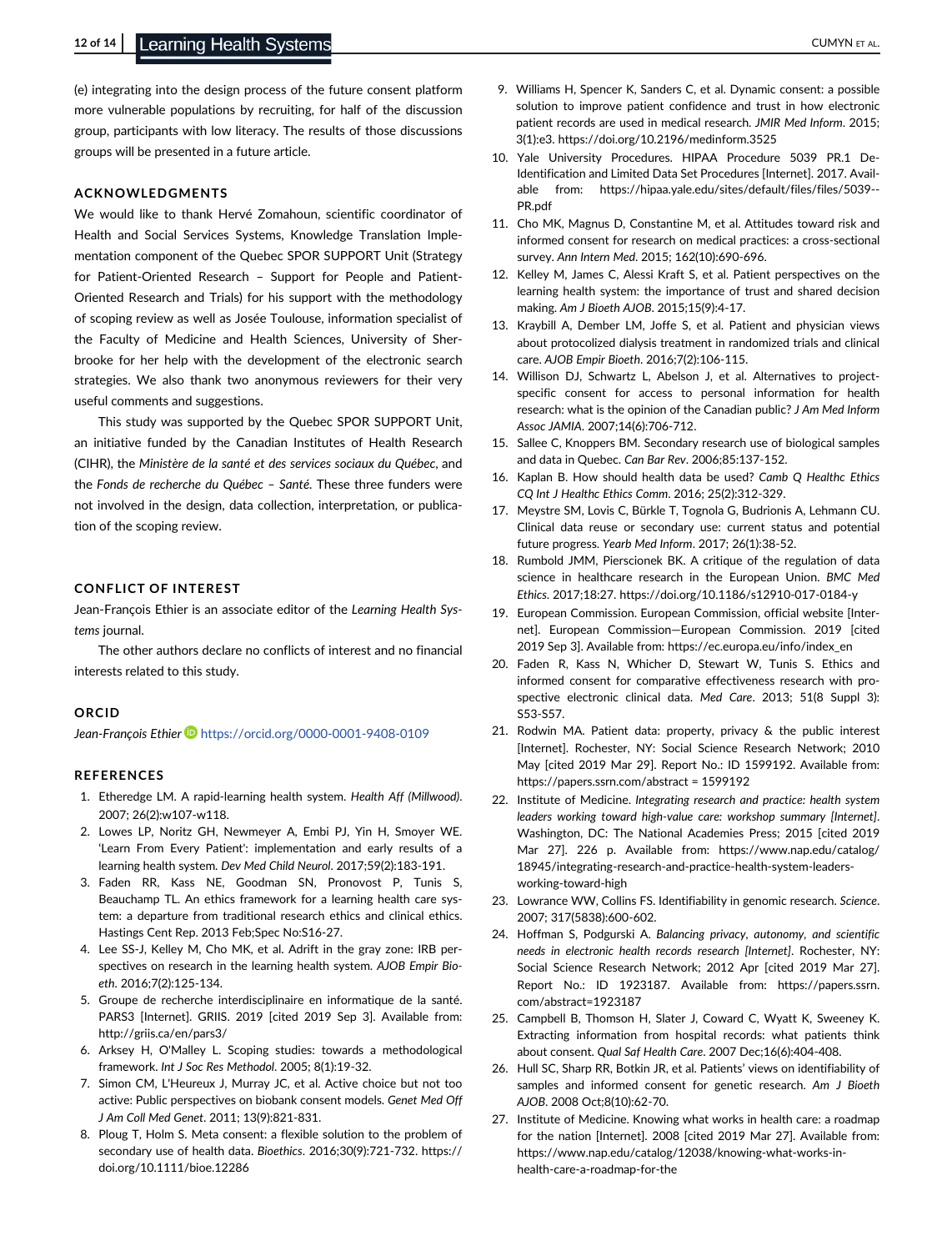- 28. Kim KK, Sankar P, Wilson MD, Haynes SC. Factors affecting willingness to share electronic health data among California consumers. *BMC Med Ethics*. 2017;18:25. [https://doi.org/10.1186/s12910-017-](https://doi.org/10.1186/s12910-017-0185-x) [0185-x](https://doi.org/10.1186/s12910-017-0185-x)
- 29. Kim KK, Joseph JG, Ohno-Machado L. Comparison of consumers' views on electronic data sharing for healthcare and research. *J Am Med Inform Assoc JAMIA*. 2015; 22(4):821-830.
- 30. Kaplan SH, Gombosev A, Fireman S, et al. The patient's perspective on the need for informed consent for minimal risk studies: Development of a survey-based measure. *AJOB Empir Bioeth*. 2016; 7(2): 116-124.
- 31. Wendler D, Johnson R. When clinical care is like research: the need for review and consent. *Theor Med Bioeth*. 2016; 37(3):193-209.
- 32. Flory JH, Mushlin AI, Goodman ZI. Proposals to conduct randomized controlled trials without informed consent: a narrative review. *J Gen Intern Med*. 2016;31(12):1511-1518.
- 33. Kass N, Faden R, Fabi RE, et al. Alternative consent models for comparative effectiveness studies: views of patients from two institutions. *AJOB Empir Bioeth*. 2016; 7(2):92-105.
- 34. Nayak RK, Wendler D, Miller FG, Kim SYH. Pragmatic randomized trials without standard informed consent?: a national survey. *Ann Intern Med*. 2015; 163(5):356-364.
- 35. Sugarman J, Califf RM. Ethics and regulatory complexities for pragmatic clinical trials. *JAMA*. 2014; 311(23):2381-2382.
- 36. Weinfurt KP, Bollinger JM, Brelsford KM, et al. Patients' views concerning research on medical practices: implications for consent. *AJOB Empir Bioeth*. 2016;7(2):76-91.
- 37. Whicher D, Kass N, Faden R. Stakeholders' views of alternatives to prospective informed consent for minimal-risk pragmatic comparative effectiveness trials. *J Law Med Ethics J Am Soc Law Med Ethics*. 2015; 43(2):397-409.
- 38. Wendler D. One-time general consent for research on biological samples: is it compatible with the health insurance portability and accountability act? *Arch Intern Med*. 2006; 166(14):1449-1452.
- 39. Thiel DB, Platt T, Platt J, King SB, Kardia SLR. Community perspectives on public health biobanking: an analysis of community meetings on the Michigan BioTrust for Health. *J Community Genet*. 2014; 5(2): 125-138.
- 40. Jagsi R, Griffith KA, Sabolch A, et al. Perspectives of patients with cancer on the ethics of rapid-learning health systems. *J Clin Oncol*. 2017; 35(20):2315-2323.
- 41. Strech D, Bein S, Brumhard M, et al. A template for broad consent in biobank research. Results and explanation of an evidence and consensus-based development process. *Eur J Med Genet*. 2016; 59(6–7):295-309.
- 42. Tenenbaum JD, Avillach P, Benham-Hutchins M, et al. An informatics research agenda to support precision medicine: seven key areas. *J Am Med Inform Assoc JAMIA*. 2016;23(4):791-795.
- 43. Konnoth C. *Classification standards for health information: ethical and practical approaches [Internet]*. Rochester, NY: Social Science Research Network; 2016 May [cited 2019 Mar 27]. Report No.: ID 2787288. Available from:<https://papers.ssrn.com/abstract=2787288>
- 44. Morrison M, Dickenson D, Lee SS-J. Introduction to the article collection "Translation in healthcare: ethical, legal, and social implications.". *BMC Med Ethics*. 2016;17:74. [https://doi.org/10.1186/s12910-016-](https://doi.org/10.1186/s12910-016-0157-6) [0157-6](https://doi.org/10.1186/s12910-016-0157-6)
- 45. Zook M, Barocas S, Boyd D, et al. Ten simple rules for responsible big data research. *PLoS Comput Biol*. 2017;13(3):e1005399. [https://doi.](https://doi.org/10.1371/journal.pcbi.1005399) [org/10.1371/journal.pcbi.1005399](https://doi.org/10.1371/journal.pcbi.1005399)
- 46. Kupersmith J. Advances in the research enterprise. *Hastings Cent Rep*. 2013;43(s1):S43-S44.
- 47. Hansson MG, Dillner J, Bartram CR, Carlson JA, Helgesson G. Should donors be allowed to give broad consent to future biobank research? *Lancet Oncol*. 2006; 7(3):266-269.
- 48. Hofmann B. Broadening consent—and diluting ethics? *J Med Ethics*. 2009; 35(2):125-129.
- 49. Hofmann B, Solbakk JH, Holm S. Consent to Biobank Research: One Size Fits All? In: Solbakk JH, Holm S, Hofmann B, editors. *The Ethics of Research Biobanking [Internet]*. Boston, MA: Springer US; 2009 [cited 2019 Sep 17]. p. 3–23. Available from: [https://doi.org/10.](https://doi.org/10.1007/978-0-387-93872-1_1) [1007/978-0-387-93872-1\\_1](https://doi.org/10.1007/978-0-387-93872-1_1)
- 50. Hoffman S, Podgurski A. The use and misuse of biomedical data: is bigger really better? *Am J Law Med*. 2013;39(4):497-538.
- 51. Morain SR, Kass NE. Ethics issues arising in the transition to learning health care systems: results from interviews with leaders from 25 health systems. *eGEMs*. 2016;4(2):3. [https://doi.org/10.13063/](https://doi.org/10.13063/2327-9214.1212) [2327-9214.1212](https://doi.org/10.13063/2327-9214.1212)
- 52. van Staa T-P, Goldacre B, Buchan I, Smeeth L. Big health data: the need to earn public trust. *BMJ*. 2016;354:i3636. [https://doi.org/10.](https://doi.org/10.1136/bmj.i3636) [1136/bmj.i3636](https://doi.org/10.1136/bmj.i3636)
- 53. Hays R, Daker-White G. The care.data consensus? A qualitative analysis of opinions expressed on Twitter. *BMC Public Health*. 2015;15: 838.<https://doi.org/10.1186/s12889-015-2180-9>
- 54. Faden RR, Beauchamp TL, Kass NE. Informed consent, comparative effectiveness, and learning health care. *N Engl J Med*. 2014; 370(8): 766-768.
- 55. Mayo RM, Summey JF, Williams JE, Spence RA, Kim S, Jagsi R. Qualitative Study of oncologists' views on the CancerLinQ rapid learning system. *J Oncol Pract*. 2017;13(3):e176-e184.
- 56. Sunstein CR. *Why Nudge?: The Politics of Libertarian Parternalism [Internet]*. Yale University Press. 2014 [cited 2019 Mar 27]. Available from:<https://yalebooks.yale.edu/book/9780300212693/why-nudge>
- 57. Barton A, Grüne-Yanoff T. From libertarian paternalism to nudging and beyond. *Rev Philos Psychol*. 2015; 6(3):341-359.
- 58. Hagman W, Andersson D, Västfjäll D, Tinghög G. Public views on policies involving nudges. *Rev Philos Psychol*. 2015;6(3):439-453.
- 59. NICE Citizens Council. *What ethical and practical issues need to be considered in the use of anonymised information derived from personal care records as part of the evaluation of treatments and delivery of care? [Internet]*. London: National Institute for Health and Care Excellence (NICE); 2015 [cited 2019 Mar 27]. (NICE Citizens Council Reports). Available from:<http://www.ncbi.nlm.nih.gov/books/NBK401705/>
- 60. Fiscella K, Tobin JN, Carroll JK, He H, Ogedegbe G. Ethical oversight in quality improvement and quality improvement research: new approaches to promote a learning health care system. *BMC Med Ethics*. 2015;16:63. [https://doi.org/10.1186/s12910-015-](https://doi.org/10.1186/s12910-015-0056-2) [0056-2](https://doi.org/10.1186/s12910-015-0056-2)
- 61. Medford-Davis LN, Chang L, Rhodes KV. Health information exchange: what do patients want? *Health Informatics J*. 2017;23(4): 268-278.
- 62. Robling MR, Hood K, Houston H, Pill R, Fay J, Evans HM. Public attitudes towards the use of primary care patient record data in medical research without consent: a qualitative study. *J Med Ethics*. 2004; 30(1):104-109.
- 63. Simon SR, Evans JS, Benjamin A, Delano D, Bates DW. Patients' attitudes toward electronic health information exchange: qualitative study. *J Med Internet Res [Internet]*. 2009;11(3):e30.
- 64. Whiddett R, Hunter I, Engelbrecht J, Handy J. Patients' attitudes towards sharing their health information. *Int J Med Inform*. 2006; 75(7):530-541.
- 65. Mandl KD. Public standards and patients' control: how to keep electronic medical records accessible but private commentary: open approaches to electronic patient records commentary: a patient's viewpoint. *BMJ*. 2001; 322(7281):283-287.
- 66. Zarate OA, Brody JG, Brown P, Ramirez-Andreotta MD, Perovich L, Matz J. Balancing benefits and risks of immortal data: participants' views of open consent in the personal genome project. *Hastings Cent Rep*. 2016; 46(1):36-45.